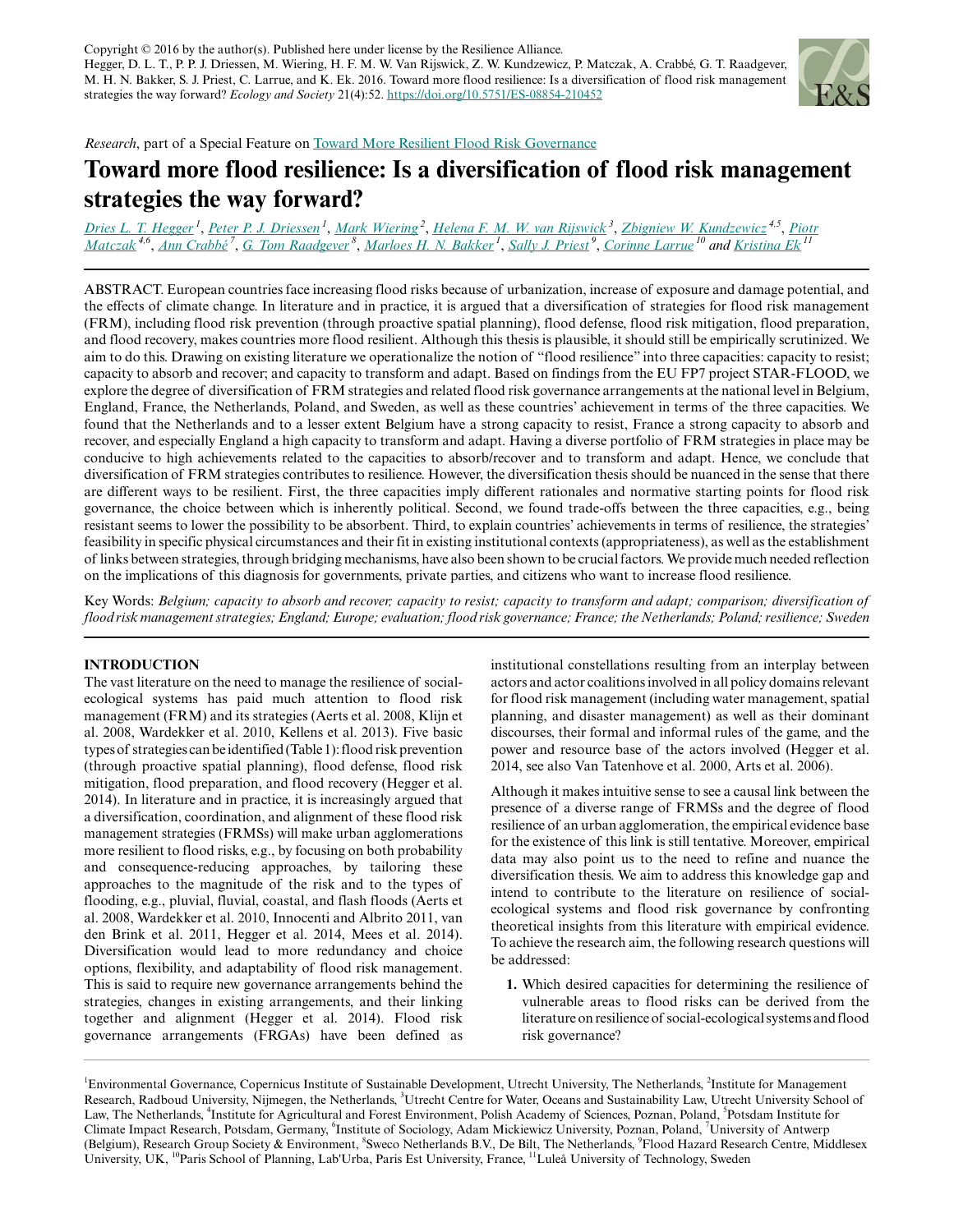| Strategy                 | Characteristics                                                                                                                                                                                                                                                                                                                                                                                                                                                                                                                                     |  |
|--------------------------|-----------------------------------------------------------------------------------------------------------------------------------------------------------------------------------------------------------------------------------------------------------------------------------------------------------------------------------------------------------------------------------------------------------------------------------------------------------------------------------------------------------------------------------------------------|--|
|                          | 1. Flood risk prevention Prevention measures aim to decrease the consequences of flooding by decreasing the exposure of people/property, etc., via<br>methods that prohibit or discourage development in areas at risk of flooding (e.g., spatial planning, reallotment policy,<br>expropriation policy, etc.). The main focus of the strategy is on "keeping people away from water" by building only outside<br>flood-prone areas.                                                                                                                |  |
| 2. Flood defence         | Flood defence measures aim to decrease the probability of flooding areas through infrastructural works, such as dikes, dams,<br>embankments, and weirs, mostly referred to as "flood defence" or "structural measures" through measures that increase the<br>capacity of existing channels for water conveyance (natural or man-made) to increase space for water (laterally or vertically)<br>or the creation of new spaces for water retention outside of the area to be defended. In brief, the focus is on "keeping water<br>away from people." |  |
| 3. Flood risk mitigation | Flood risk mitigation focuses on decreasing the consequences of floods through measures inside the vulnerable area.<br>Consequences can be mitigated by a smart design of the flood-prone area. Measures include spatial order, water retention<br>within the protected area, or (regulations for) flood-proof building. Flood risk mitigation thus includes all measures to flood-<br>proof properties as well as measures to retain or store water in or under the flood-prone area.                                                              |  |
| 4. Flood preparation     | Consequences of floods can also be mitigated by preparing for a flood event. Measures include developing flood warning<br>systems, preparing disaster management and evacuation plans and managing a flood when it occurs.                                                                                                                                                                                                                                                                                                                          |  |
| 5. Flood recovery        | This strategy facilitates a good and fast recovery after a flood event. Measures include reconstruction or rebuilding plans as<br>well as compensation or insurance systems.                                                                                                                                                                                                                                                                                                                                                                        |  |

**Table 1.** Five types of flood risk management strategies (adopted from Hegger et al. 2014).

- **2.** To what extent can we observe the presence of a diversified portfolio of FRMSs, in terms of the implementation of measures belonging to different FRM strategies and/or the presence of FRGAs necessary to implement the strategies in Belgium, England, France, the Netherlands, Poland, and Sweden?
- **3.** What are the achievements of the aforementioned countries in terms of the desired capacities for flood resilience and what are similarities and differences?
- **4.** Which lessons can be derived from the previous analysis and evaluation for future flood policies on the EU and national levels?

Answering the question of "what should be made resilient to what" (Lebel et al. 2006) our unit of analysis will be the overarching national policies and approaches regarding FRM in six European countries. These countries are interesting because they are all Member States of the European Union that are currently implementing the EU Floods Directive (FD, 2007/60/ EC) but differ tremendously from one another in terms of physical conditions, actual flood experience, their departure point in terms of the FRMSs and FRGAs that are in place, and their economic, social, administrative, and legal context, among other things (Hegger et al. 2013). Although there is spatial diversity within the countries, most of them can be said to have an overall national approach to FRM (In Sweden, FRM is however embedded in other policy areas; Hegger et al. 2013). By undertaking national level comparisons between countries that are diverse in their characteristics, we will be able to acquire detailed insights into the intricate link between the implementation of strategies and the degree of flood resilience at the national level.

Because resilience is a widely discussed and contested concept, we deem it undesirable to try to favor a single understanding of resilience over all others. Instead, we argue for a multidimensional evaluation, using three capacities: "capacity to resist," "capacity to absorb and recover" and "capacity to transform and adapt," which are representative of three major streams of thought in resilience and flood risk governance literature.

# **RESILIENCE IN FLOOD RISK GOVERNANCE: A FRAMEWORK**

# **Three dominant perspectives on resilience**

The use of the term resilience and the application of a resilience perspective both have a long history, dating back to the 1960s and 1970s when the perspective was developed within the field of ecology (e.g., Holling 1973, see Folke 2006 for an overview). The term's application to the analysis of social-ecological systems has occurred more recently (e.g. Olsson et al. 2004, Walker et al. 2004, Folke et al. 2005, Folke 2006, Lebel et al. 2006, Davoudi et al. 2012, Keessen et al. 2013, Wiering et al. 2015). As of now, the literature on resilience has expanded far beyond its initial focus on ecological systems and has filtered into discussions of social, institutional, economic, policy, and legal systems. Also the literature on flood risk management has adopted the resilience concept (e.g., Klijn et al. 2004, Wardekker et al. 2010, Mens et al. 2011, Hegger et al. 2014, Wiering et al. 2015). Although the resilience notion is conceptualized in many different ways, most contributions view resilience as a property of a system (Mens et al. 2011, Wiering et al. 2015). It is a difficult and perhaps fuzzy term, because it includes both stability (resistance to change) and change (adaptability) components (Reghezza-Zitt et al. 2012, Wiering et al. 2015).

The main distinctions made in literature are those between forms of (i) engineering, (ii) ecological, social-ecological, and (iii) evolutionary resilience (Fiering 1982*a,b,* Folke 2006, Davoudi et al. 2012).

- **1.** Engineering resilience emphasizes resistance of a system, as part of its stability, with a focus on the ability of a system to "resist and return" to some original (satisfactory) state (bounce back). This is related to notions of efficiency and control-over-nature typically adopted in resource and environmental management (Holling 1996).
- **2.** A second understanding of resilience is close to the first, but now smaller changes are needed to preserve the stability of the system on a larger temporal scale or on a higher level. This is resilience aimed at long-term persistence and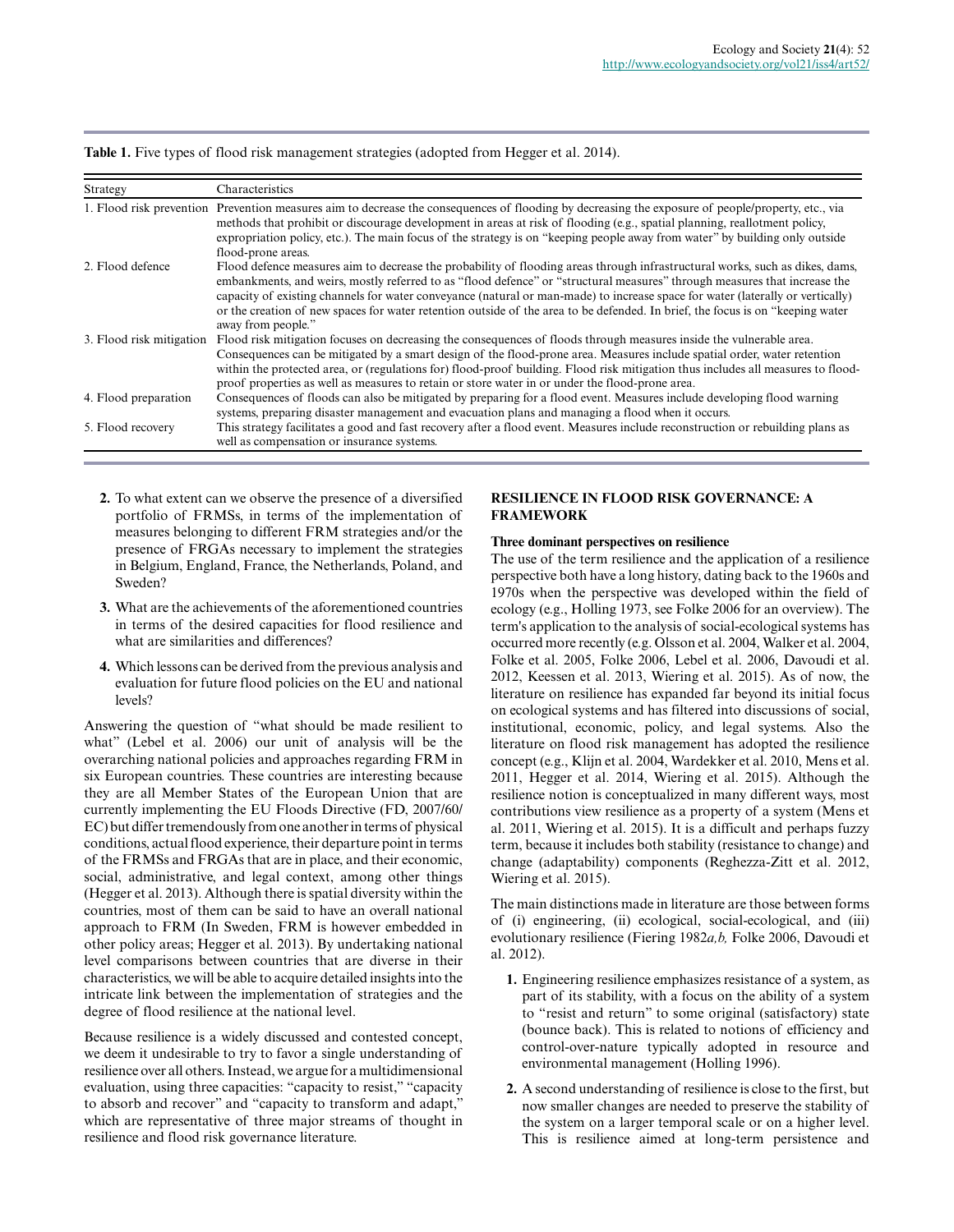robustness. Walker et al. (2004) refer to this notion of resilience by referring to "the capacity of a system to absorb disturbance and reorganize while undergoing change so as to still retain essentially the same function, structure, identity, and feedbacks." This notion has been adopted by the Resilience Alliance, that defines resilience as "the capacity of a social-ecological system to absorb or withstand perturbations and other stressors such that the system remains within the same regime, essentially maintaining its structure and functions. It describes the degree to which the system is capable of self-organization, learning and adaptation" [\(http://www.resalliance.org/key-concepts\)](http://www.resalliance.org/key-concepts). The Resilience Alliance definition also includes a (gradual or step-wise) change of systems to secure long-term stability. As Folke et al. (2010) stress, the notions of adaptability and transformability are closely intertwined. "Transformational change at smaller scales enables resilience at larger scales" (Folke et al. 2010).

**3.** A third understanding of resilience is even more focused on systems' adaptability and transformability (Davoudi et al. 2012). The literature on adaptive governance reflects this third understanding. Chaffin et al. (2014), in their synthesis of literature on adaptive governance, hold that adaptive governance "is essential for dealing with complexity and uncertainty associated with rapid global environmental change." Social-ecological systems should be managed "holistically for either increased resistance to undesirable change or the ability to transform a system to a more desirable state" (Chaffin et al. 2014). Adaptive governance is seen as a precondition for achieving adaptive management (Chaffin et al. 2014), which can be understood as the enabling of "a social-ecological system to sustain itself through learning-by-doing and cooperation and to avoid collapse, while enhancing a system's capacity to respond to changing circumstances" (Den Uyl and Driessen 2015:189, based on Walters and Holling 1990, Lee 1993, Berkes et al. 2003, Olsson et al. 2004, Armitage et al. 2008). This perspective sees adaptability and transformability as preconditions of resilient systems, and emphasizes change. This literature on adaptive governance often stresses that system resilience will benefit from a variety of pathways or strategies. Scholars stress diversity, polycentricity, and flexibility (e.g., Folke et al. 2005, Pahl-Wostl et al. 2007, for a critical discussion see Bakker and Morinville 2013).

#### **Translating the perspectives into desired capacities for resilience**

The three main perspectives of resilience outlined above can be translated into corresponding desired capacities for evaluating the flood-resilience of vulnerable urban agglomerations: capacity to resist, capacity to absorb and recover, and capacity to transform and adapt (Alexander et al. 2016*a*).

#### *Capacity to resist*

Capacity to resist is seen as the ability to withstand disturbances (Klijn et al. 2004, Mens et al. 2011). This resonates with the Oxford Dictionary's definition of resistance, being "the ability not to be affected by something, especially adversely." It is often understood in the sense of increasing threshold capacity, being the magnitude of a disturbance, e.g., high river discharges, storm surges, or extreme precipitation events, needed to do harm (De

Graaf et al. 2009). Resistance-like measures include dikes, dams, and embankments or water retention and can hence be linked conceptually to the timely and effective implementation of the strategies of flood defense and flood risk mitigation introduced above. The question of whether resistance measures are to be seen as an aspect of resilience is debated in literature. Proponents (e.g., Aerts et al. 2008, De Graaf et al. 2009) argue that they are inherently part of a balanced portfolio of FRM measures reducing the need to have a capacity to absorb or adapt. Opponents (e.g., Holling and Meffe 1996, Liao 2012) hold that resistance is detrimental to urban areas' capacity to absorb or adapt and leads to a false sense of safety. We do, however, accept resistance as an enhancing factor for resilience. Because it represents a significant part of the large body of literature on flood-proofing countries and regions, it would not be legitimate to a priori exclude it as a relevant part of the notion of flood resilience.

# *Capacity to absorb and recover*

We understand the notion of "capacity to absorb and recover" as the extent to which flood-prone areas can absorb disturbances without shifting into a different, less satisfactory, state. Although resistance is about the possibility not to be negatively affected by a disturbance, the capacity to absorb and recover refers to situations where a system is affected, but is still capable of responding and recovering (Mens et al. 2011). This notion is similar to what some contributors to the flood risk governance debate have termed the "resilience" of flood risk systems (Klijn et al. 2004). This conceptualization is, however, narrower than that found in literature on the resilience of social-ecological systems (e.g. Folke 2006, Liao 2012). Capacity to absorb and recover links up with the notion of social-ecological resilience discussed above. It can also be linked, conceptually, to the timely and effective implementation of the strategies of flood preparation and flood recovery introduced in the introduction as well as more natural ways of flood defense (including giving rivers more room).

#### *Capacity to transform and adapt*

The adaptive capacity of social-ecological systems has been defined as "the ability of a system to adjust to climate change (including climate variability and extremes) to moderate potential damages, to take advantage of opportunities, or to cope with the consequences" (Millennium Ecosystem Assessment 2006, Glossary:599). For our research on flood risk governance, the assessment of adaptive capacity includes that of institutions and of communities (Davoudi et al. 2012). For dealing with flood risks, institutions should be prepared for dealing with several kinds of uncertainty and surprise, including external drivers (Folke et al. 2005). Besides that, these institutions need to initiate deliberate change to achieve the small scale transformations that allow the social-ecological system as a whole to remain stable in the long term (Folke et al. 2010). As several authors have argued, the capacity to learn—about how to address circumscribed problems as well as about ways in which problem definitions might need to be revisited (e.g., Lebel et al. 2006, Pahl-Wostl et al. 2007)—is an inherent aspect of the capacity to transform and adapt (Folke et al. 2005, Pahl-Wostl et al. 2007, Mostert et al. 2008, Raadgever et al. 2008). Learning has been found to be enhanced by participation and deliberation, as well as flexibility and more decentralized steering modes (Folke et al. 2005, Pahl-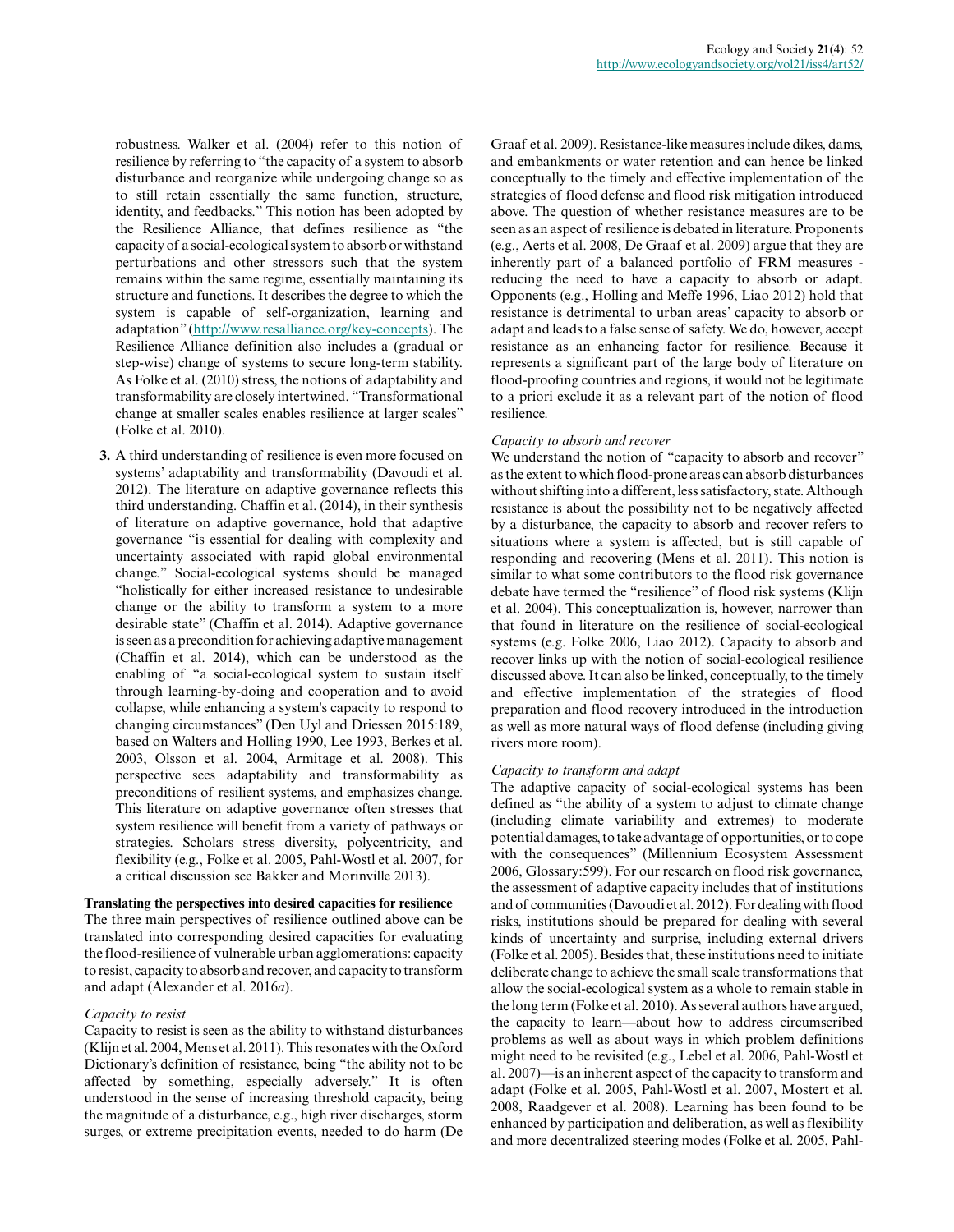| Form of capacity                   | Adopted definition                                                                                                                                                                                                                                                                                                                                                                                                            | Indicators                                                                                                                                                                                                                                                                                                                       | Sources                                                                                                                                                           |
|------------------------------------|-------------------------------------------------------------------------------------------------------------------------------------------------------------------------------------------------------------------------------------------------------------------------------------------------------------------------------------------------------------------------------------------------------------------------------|----------------------------------------------------------------------------------------------------------------------------------------------------------------------------------------------------------------------------------------------------------------------------------------------------------------------------------|-------------------------------------------------------------------------------------------------------------------------------------------------------------------|
| Capacity to resist                 | The ability not to be adversely affected by<br>floods, by increasing the threshold above<br>which floods can cause harm                                                                                                                                                                                                                                                                                                       | Timely implementation of effective<br>measures that allow resistance to<br>floods, e.g., structural measures or<br>upstream retention                                                                                                                                                                                            | Klijn et al. 2004. Aerts et al. 2008.<br>De Graaf et al. 2009, Mens et al.<br>2011                                                                                |
| Capacity to absorb and<br>recover  | The ability of a flood-affected system to<br>remain functioning, respond to a flood, and<br>recover (without shifting to a different system<br>state)                                                                                                                                                                                                                                                                         | Timely implementation of effective<br>measures that allow for response to<br>and/or recover from floods: presence<br>of flood awareness, flood mitigation<br>measures, insurance systems,<br>forecasting and warning systems,<br>crisis management                                                                               | Klijn et al. 2004, Folke 2006, Liao<br>2012, Mens et al. 2011                                                                                                     |
| Capacity to transform<br>and adapt | The ability of a system to adjust to external<br>drivers affecting the exposure of people and<br>economic assets to floods (including climate)<br>change, climate variability, and changes in<br>extremes, demographic changes, and changes<br>in urbanization patterns) to moderate<br>potential damages, to take advantage of<br>opportunities, to make deliberate small-scale<br>changes, or to cope with the consequences | Presence of institutionalized<br>mechanisms for learning (e.g.,<br>learning-action alliances; presence of<br>strong knowledge institutes)<br>Evidence of the capability of actors<br>related to institutions and local<br>communities to adopt new<br>approaches and perspectives (e.g.,<br>implementation of flexible policies) | Folke et al. 2005, 2010, Millennium<br>Ecosystem Assessment 2006, Pahl-<br>Wostl et al. 2007, Mostert et al.<br>2008, Raadgever et al. 2008, Gupta<br>et al. 2010 |

**Table 2**. Three capacities of resilience in application to floods: definitions, indicators, and sources

Wostl et al. 2007, Mostert et al. 2008, Raadgever et al. 2008). Although the capacities to resist and to absorb and recover can conceptually be linked to specific types of FRM strategies, it does not seem justified to draw a similar link for capacity to transform and adapt. Table 2 summarizes our conceptualization of the three capacities of flood resilience and presents preliminary indicators that may help in determining to what extent each capacity is present in a specific country, as well as an overview of the main sources consulted.

### **Balancing the desired capacities**

Although the conceptual boundaries between the three capacities are not cast in stone, we argue that they represent different aspects and understandings of resilience, each with presumably different outcomes in terms of an eventual decrease of the number of floods, casualties, or amount of damage sustained. An empirical question concerns how the different desired capacities would relate to one another. Theoretically, one could argue that the desired outcome of more flood resilient countries is better reached in cases in which all three capacities are present in a country to a large extent. The question comes to the fore, however, of whether this is possible, because there could be potential trade-offs between the capacities, e.g., a high capacity to resist may limit the capacity to absorb and recover (Liao 2012). At the same time, capacity to transform and adapt may be a capacity in itself but also to some extent a precondition for both other capacities. This indicates the need for an explorative, interpretative analysis in which countries' degree of implementation of FRM strategies (research question ii); their achievements in terms of whether or not, and to what extent, the three capacities are present (research question iii), and the overlaps and (potentially causal) links between the two are carefully considered.

#### **METHODS**

The empirical material discussed in this paper has been collected in the framework of a research project funded by the European Commission called STAR-FLOOD [\(http://www.starflood.eu/\)](http://www.starflood.eu/).

Within this project, policy analysts and legal scholars in Belgium, England, France, the Netherlands, Poland, and Sweden conducted empirical analyses and evaluations of flood risk governance in their country, both at the national level and at the level of three case studies focusing on specific urban areas that were used to illustrate and further explore developments at the national level. As part of this research, an explorative assessment was made of whether or not, and to what extent, the three capacities discussed in the previous section were present. Data collection methods applied in all countries are desk research (analysis of policy documents, legal texts, case law, literature); semistructured interviews (70 in Belgium, 61 in England, 64 in France, 45 in the Netherlands, 54 in Poland, and 19 in Sweden), and at least one workshop with stakeholders in each country (Alexander et al. 2016*b*, Ek et al. 2016, Kaufmann et al. 2016, Larrue et al. 2016, Matczak et al. 2016, Mees et al. 2016). The topics about which data were collected included factual information about the presence and relative importance of flood risk management strategies, their institutional embedding in flood risk governance arrangements, and actors' information and opinions regarding various aspects of flood risk governance in their country. Next to this, there were many occasions on which the comparison of strategies, arrangements, and resilience capacities was discussed with all six country teams.

Because of this breadth of the paper's empirical knowledge base and our ambition to provide an overview at a relatively high level of abstraction, it is necessary to present the findings in a condensed way. The next section on the degree to which the analyzed countries have managed to implement a diverse and aligned set of FRM strategies focuses on aggregated findings regarding the presence and relative importance of strategies. A detailed elaboration on how strategies have been institutionalized in countries and how this has developed over time is presented in six publicly available national project reports (Alexander et al. 2016*b*, Ek et al. 2016, Kaufmann et al. 2016, Larrue et al. 2016, Matczak et al. 2016, Mees et al. 2016).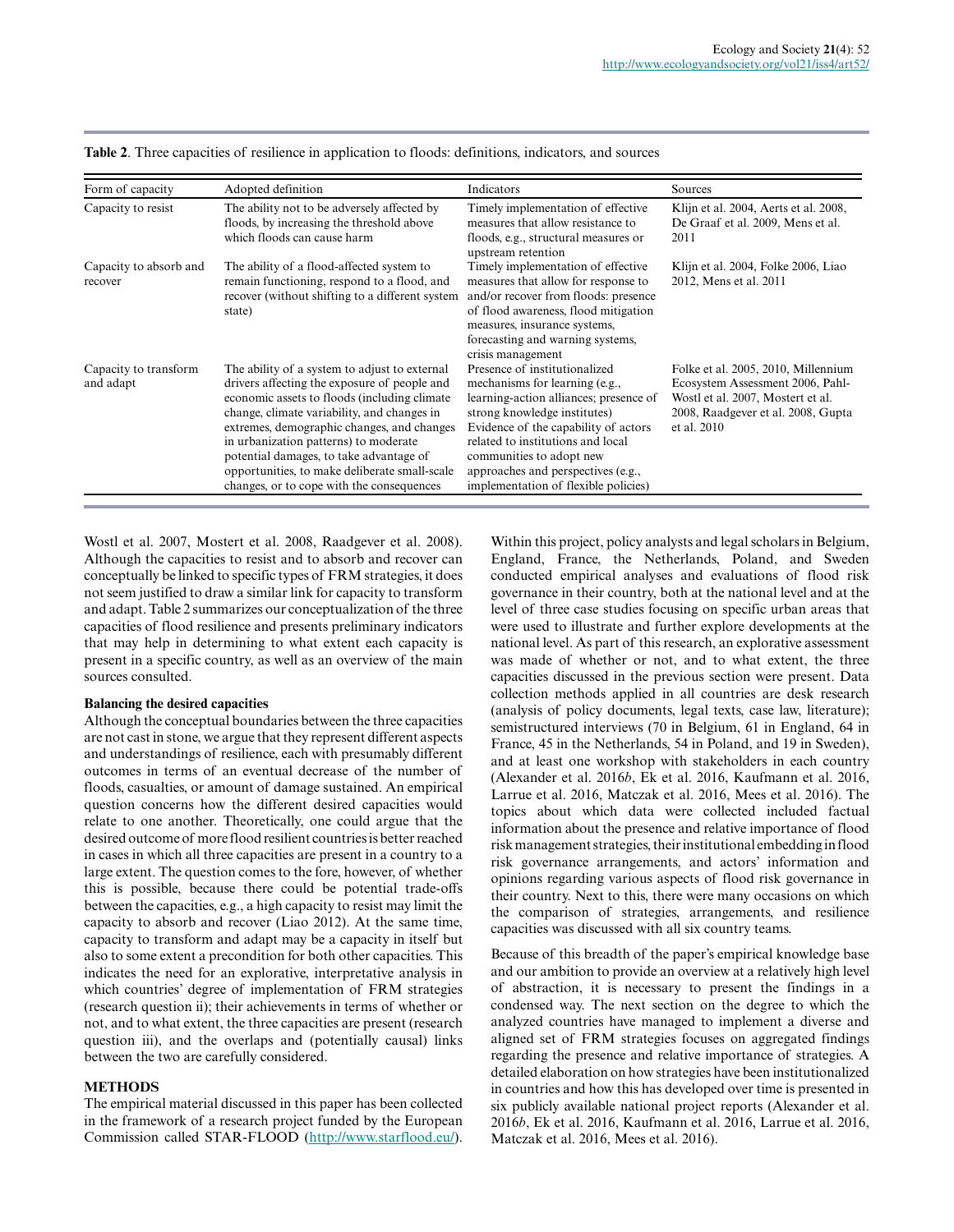|  | Table 3. Characterizing flood risks in the six countries. |  |  |  |  |  |  |
|--|-----------------------------------------------------------|--|--|--|--|--|--|
|--|-----------------------------------------------------------|--|--|--|--|--|--|

|                | Population affected by a 100-<br>year flood, considering<br>presence of protection<br>(absolute, $x1000$ pp. and<br>relative in $\%$ ) | Population affected by a<br>100-year flood, considering<br>no protection present<br>(absolute, $x1000$ pp. and<br>relative in $\%$ ) | Expected damage of a<br>100-year flood,<br>considering presence of<br>protection (M $\epsilon$ , and in<br>$%$ of GDP) | Expected damage of a 100-year flood,<br>considering no protection present<br>(ME, and in % of GDP) |
|----------------|----------------------------------------------------------------------------------------------------------------------------------------|--------------------------------------------------------------------------------------------------------------------------------------|------------------------------------------------------------------------------------------------------------------------|----------------------------------------------------------------------------------------------------|
| Belgium        | 0(0.0)                                                                                                                                 | 513 (4.9)                                                                                                                            | 0(0.0)                                                                                                                 | 7038(2.3)                                                                                          |
| $UK^{\dagger}$ | 45(0.1)                                                                                                                                | 1163(1.9)                                                                                                                            | 1379(0.1)                                                                                                              | 43,524(2.4)                                                                                        |
| France         | 268(0.4)                                                                                                                               | 3265(5.2)                                                                                                                            | 11,316(0.7)                                                                                                            | 67,143(3.9)                                                                                        |
| Netherlands    | 0(0.0)                                                                                                                                 | 2864 (17.5)                                                                                                                          | 0(0.0)                                                                                                                 | 36,275(6.7)                                                                                        |
| Poland         | 1009(2.6)                                                                                                                              | 1842(4.8)                                                                                                                            | 16,806(3.2)                                                                                                            | 28,880 (5.6)                                                                                       |
| Sweden         | 250(2.8)                                                                                                                               | 306(3.4)                                                                                                                             | 13,901 (4.9)                                                                                                           | 17,455(6.1)                                                                                        |

Source: The figures in the four columns depicting potential impacts of a 100-year flood were taken from Alfieri et al. 2015:204. UK †Alfieri et al. did not provide figures on potential impacts for England specifically, therefore, the table is depicting figures for the United Kingdom as a whole.

### **FLOOD RISKS AND FLOOD RISK MANAGEMENT STRATEGIES IN SIX COUNTRIES**

#### **Nature and extent of flood risks**

All countries in the comparison are at risk of pluvial and fluvial flooding since 1950 (see also Driessen et al. 2016). Tidal flooding and flooding due to high waves has occurred only in Belgium, England and the Netherlands, whereas Sweden also knows flood risks due to snowmelt and ice plugs. Flash floods have occurred in England, France, Germany and Poland. All countries have a recent historical record of flooding, but as the figures on casualties and economic losses show, the impact of these floods was much more substantial for England, France and Poland as opposed to Belgium, the Netherlands and Sweden (for details, see Driessen et al. 2016, based on Barredo 2007, Kundzewicz 2012, Kundzewicz et al. 2013, 2017, Alfieri et al. 2015).

Table 3 shows the consequences of a potential 100-year flood as projected by Alfieri et al. (2015). Despite the limitations and uncertainties of using broad scale risk modeling for comparative purposes, these figures provide insight into the relative differences between countries. Considering the current level of flood protection, Alfieri et al.'s figures suggest that Belgium and the Netherlands are very safe while all other countries could suffer relatively large (UK, France, Sweden) to very large (Poland) consequences in terms of both casualties and losses. Comparing these figures with the expected consequences in the absence of flood protection may provide a crude indicator of the countries' current reliance on flood defense measures. Table 3 shows that all countries are vulnerable in cases where flood defenses would fail, but while the difference between the figures with and without protection is relatively modest in Sweden, the difference is dramatic for the Netherlands with 17.5% of the population potentially affected and an estimated economic loss of 6.7% of GDP (see also: [http://collections.unu.edu/eserv/UNU:5763/](http://collections.unu.edu/eserv/UNU:5763/WorldRiskReport2016_small.pdf) [WorldRiskReport2016\\_small.pdf](http://collections.unu.edu/eserv/UNU:5763/WorldRiskReport2016_small.pdf)).

Figures like these only provide a crude indicator of the intercountry differences. Moreover, they neglect that some countries have substantial intra-country differences while others seem to be more homogeneous in terms of flood risk. In England and to a lesser extent France, there is a large variation of type and severity of flood risks within the country (Alexander et al. 2016*b*, Larrue et al. 2016). Although the Netherlands knows intracountry differences in terms of, e.g., flood depths and the speed of onset of flooding, the country is much more homogeneous in that the magnitude of flooding if it occurs will be very high in general, while 59% of the country is susceptible to flooding and 26% of the land is situated below sea level (Kaufmann et al. 2016). In Sweden, on the other hand, flood risks are very local in nature, with some cities being highly susceptible, e.g., Gothenburg or Kristianstad, whereas other cities are not (Ek et al. 2016). In Poland, almost half of the municipalities are endangered. Urbanization and urban sprawl processes with increases in the amount of impermeable surface are expected to elevate the risk of flash floods (Matczak et al. 2016). A specific factor for Belgium is its comparatively very high degree of land sealing (Mees et al. 2016). It seems safe to assume that all countries will face a significant increase in flood risk due to climate change, although this has been less clearly identified in France and Poland as opposed to the other countries (Larrue et al. 2016, Matczak et al. 2016). In northern France, the impact of climate change on floods will be similar to the northern countries, whereas in the center and the south, the impact is less clear.

#### **Comparison of the implementation and alignment of flood risk management strategies in six countries**

All six countries addressed have, to different degrees, all five strategies in their flood risk policies, but their relative importance and manner of implementation differs. Appendix 1 discusses each of the six countries and the extent to which measures related to specific strategies have been implemented and linked together.

As the appendix shows, Belgium, France, the Netherlands, and Poland have a predominant focus on flood defense with an emerging broadening toward other strategies (predominantly prevention and mitigation in Belgium, mitigation in the Netherlands, prevention in France, and preparation in Poland). England, at the other extreme, has a broad portfolio of strategies in place. Sweden has a very specific focus on local measures, among other things, because of the relatively low and highly dispersed flood risks in the country, the absence of national flood policies and the large degree to which responsibilities have been attributed to local governments.

All countries report "fragmentation" as one of the key features of FRM, although the countries differ in what is fragmented, why, and whether it is seen as a problem. For instance, in the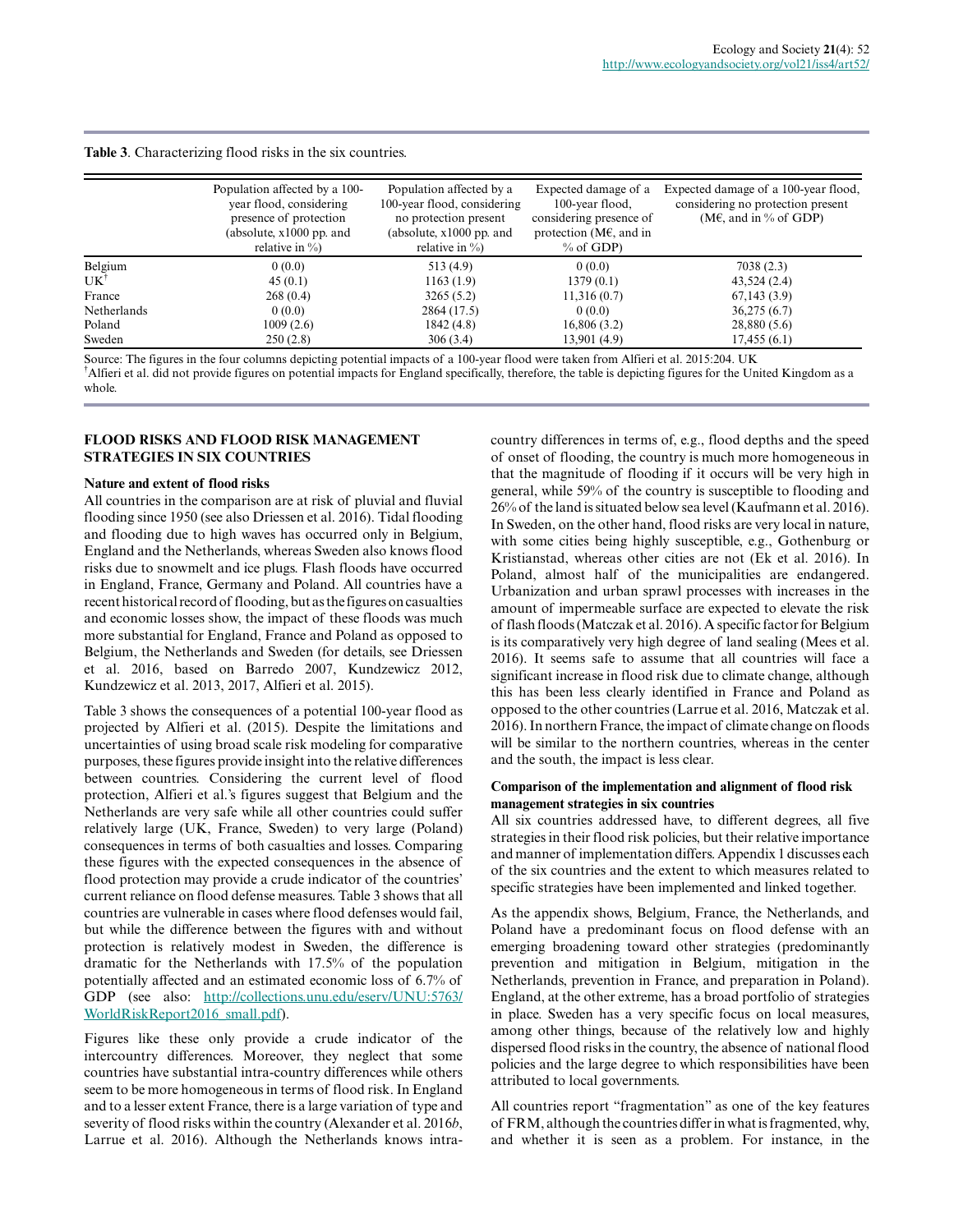| Country         |          | Capacity to resist                                                                                                                                                              |
|-----------------|----------|---------------------------------------------------------------------------------------------------------------------------------------------------------------------------------|
| Belgium         | $^{(+)}$ | Relatively high, with the establishment of advanced flood defense works.                                                                                                        |
|                 | $(-)$    | Slow implementation of water retention in urban areas.                                                                                                                          |
| England         | $^{(+)}$ | Long tradition of flood defense infrastructure, especially in cases of high flood risks, but without the dominance that is<br>visible in other countries.                       |
|                 | $^{(+)}$ | Flood storage/retention basins are in place.                                                                                                                                    |
| France          | $^{(+)}$ | Long tradition of flood defense.                                                                                                                                                |
|                 | $(+-)$   | Maintenance is lacking in places.                                                                                                                                               |
|                 | $(-)$    | Unclarity regarding maintenance responsibilities (which is however being improved).                                                                                             |
|                 | $(+/-)$  | Slow implementation of water retention in urban areas.                                                                                                                          |
| The Netherlands | $^{(+)}$ | Solid and effective defences. High waters in 1993, 1995, and 2012 were successfully withstood.                                                                                  |
|                 | $^{(+)}$ | Secure resource flow from taxes raised by the national government and regional water authorities.                                                                               |
|                 | $^{(+)}$ | Solid knowledge infrastructure.                                                                                                                                                 |
|                 | $(-)$    | Maintenance somewhat lacking.                                                                                                                                                   |
|                 | $(+/-)$  | Slow implementation of water retention in urban areas is taking place.                                                                                                          |
| Poland          | $(-)$    | Despite major dike failures, structural defenses continue to play a dominant role. The principal lesson from the floods<br>was that structural defenses should be strengthened. |
|                 | $(-)$    | Lack of resources and high dependency on World Bank and EU funds.                                                                                                               |
| Sweden          | $^{(+)}$ | Flexible application of flood defense infrastructures in some municipalities.                                                                                                   |
|                 | $^{(+)}$ | Temporary small-scale defenses are used in many situations.                                                                                                                     |
|                 | $(-)$    | Lack of resources in some municipalities.                                                                                                                                       |

Netherlands, there is fragmentation between water system management, spatial planning, and flood preparation. In Sweden flood policies are scattered over many societal domains and no discernible policy domain can be distinguished. In England fragmentation and many subdomains have emerged as flood risk governance has evolved in a piecemeal manner. In Belgium the fragmentation lies mainly in the administrative complexity of the country, with some responsibilities residing at the federal level, and some at the level of the regions (and within the regions there are many different water managers for different types of watercourses). Whereas in Poland there is large fragmentation between different institutions (and different sectors) responsible for the individual strategies, and a complex configuration of actors, while the rules of the game have been dramatically changing in the last 25 years, considerably more than in other countries studied. In France, several efforts at integration are undertaken by various governmental actors at the local level through PAPI (local flood action plans) and to some extent flood risk management plans.

Fragmentation is a logical consequence of a diversification of strategies and not inherently negative. However, the risk arises that strategies are insufficiently tailored toward one another and that a lack of coordination arises. For instance, disaster management may develop autonomously from water management/flood protection, or recovery mechanisms (compensation schemes/insurances) may be implemented while insufficiently taking into account whether or not they incentivize preventative measures. To overcome this fragmentation, bridging mechanisms are being developed in all researched countries, some being organizations, bridging concepts, policy instruments, financial instruments, or tools that facilitate integration between public and private actors, policy levels, and policy sectors.

### **Strategies' desirability, necessity, and technical feasibility for different types of flood risks**

The question arises about whether the implementation of all five strategies is needed, feasible, and desirable in all six countries. In all countries there is, to some extent, a logical connection between

the nature and extent of flood risks and the strategies implemented. For instance, given that flood risks are highly diverse in England, the implementation of a balanced portfolio of strategies seems to be a logical response. On the other hand, large parts of the Netherlands would not been habitable in the absence of strong and reliable flood defenses, partly explaining a predominant focus on flood defense. It would, however, be too simple to assume a deterministic view in which certain types of risks prescribe or lead to certain responses in terms of strategies and measures. For one, we already see that even in countries with a dominant focus on flood defense like the Netherlands and Poland, a diversification of strategies has entered policy agendas and that concrete efforts are discernable. Second, choosing an appropriate response to flood risks will always involve normative choices of how much risk reduction should be achieved, at what cost, and whether risk should predominantly be reduced by focusing on reducing the probability or the consequences of flood risks. But presumably different normative choices will have different outcomes in terms of the degree and type of flood resilience achieved.

# **EVALUATING COUNTRIES' FLOOD RESILIENCE**

# **Capacity to resist**

As is illustrated in Table 4, the nature and extent of the capacity to resist floods has been found to differ between the six countries. The Netherlands, Belgium, and France can be characterized by a dominant focus on defenses, whose functioning can be reported as effective. A similar dominance is present in Poland, but here the effectiveness of flood defenses is lacking; most flood damage during the disastrous 1997 and 2010 floods occurred in areas protected by dikes. In Sweden and England, there is a more holistic approach to FRM in which resistance measures are considered vis-à-vis other types of measures. Although defense was found to be dominant and effective both in the Netherlands and France, lack of maintenance has been reported, to some degree for the Netherlands and to a serious degree for France (Kaufmann et al. 2016, Larrue et al. 2016). In England, in many cases of high flood risk the capacity to resist is present, but flood defenses are usually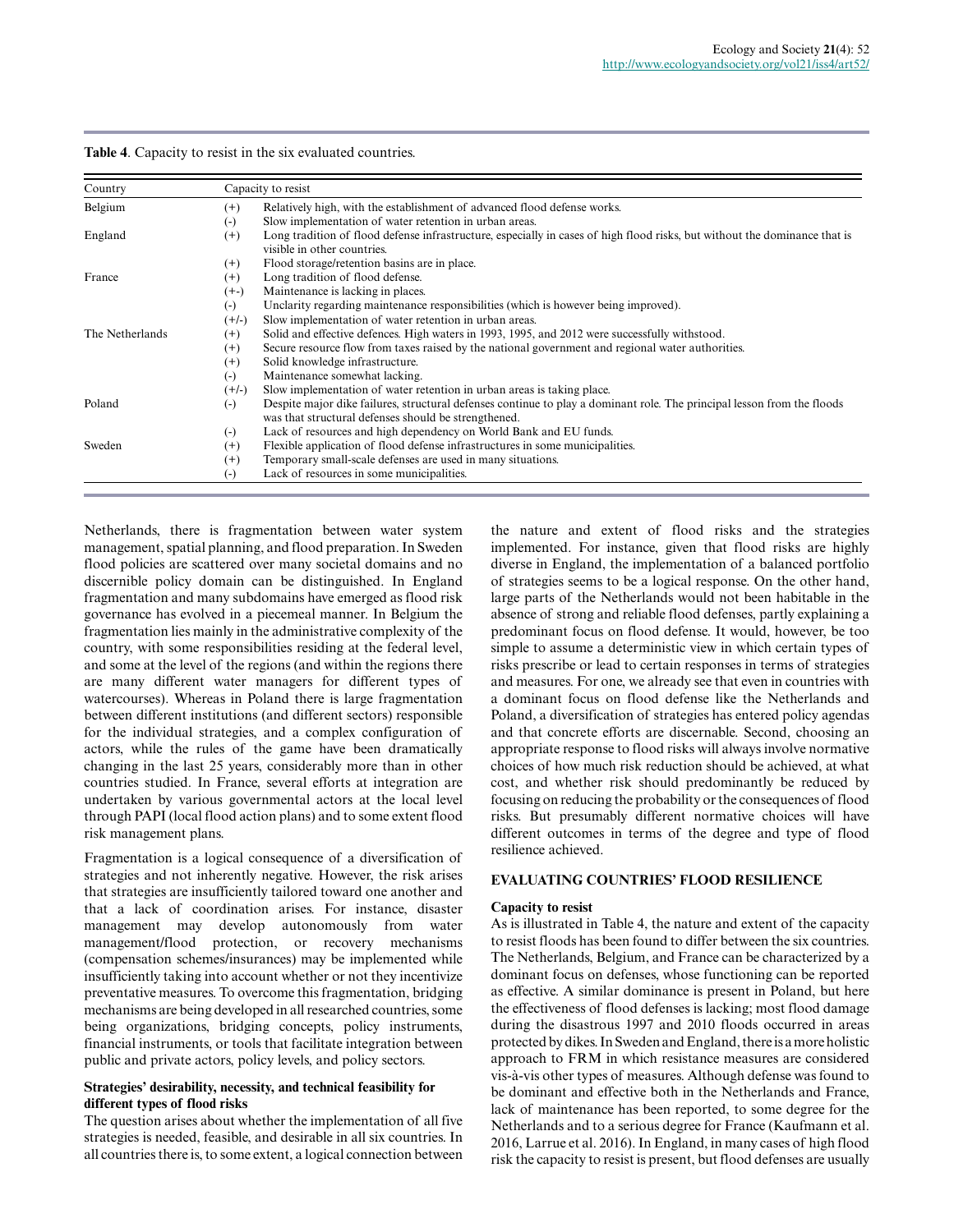| Country         | Capacity to absorb and recover |                                                                                                                                                                                                                           |  |  |  |
|-----------------|--------------------------------|---------------------------------------------------------------------------------------------------------------------------------------------------------------------------------------------------------------------------|--|--|--|
| Belgium         | $^{(+)}$                       | More space for water provided in past 15 years.                                                                                                                                                                           |  |  |  |
|                 | $^{(+)}$                       | Water assessment, signal areas, and other instruments help to increase (at least not to decrease) capacity to absorb.                                                                                                     |  |  |  |
|                 | $(+)$                          | The development in terms of communication, warning, evacuation: progress is noticeable.                                                                                                                                   |  |  |  |
|                 | $(+/-)$                        | Crisis management system is being further developed.                                                                                                                                                                      |  |  |  |
|                 | $^{(+)}$                       | Flood insurance is based on mandatory inclusion of flood issues in the fire insurance.                                                                                                                                    |  |  |  |
|                 | $(-)$                          | Ongoing increase in the amount of hardened surface.                                                                                                                                                                       |  |  |  |
| England         | $^{(+)}$                       | Sophisticated flood warning and emergency response is in place.                                                                                                                                                           |  |  |  |
|                 | $(+)$                          | Insurance system with high market penetration is in place.                                                                                                                                                                |  |  |  |
|                 | $(+)$                          | Efforts to raise community awareness and increased preparedness.                                                                                                                                                          |  |  |  |
| France          | $^{(+)}$                       | All main urban areas are protected by retention basins, located far from these cities and able to absorb most of the<br>small and average floods.                                                                         |  |  |  |
|                 | $^{(+)}$                       | Crisis management system is in place.                                                                                                                                                                                     |  |  |  |
|                 | $(+)$                          | National CAT-NAT compensation scheme, covering losses after a flood has occurred, is nation-wide and<br>compulsory.                                                                                                       |  |  |  |
| The Netherlands | $^{(+)}$                       | Natural hydrological regimes are being reconstructed via redeveloping space for the river and for smaller water<br>courses and other measures. A large nationwide Room for the River program has recently been finalized. |  |  |  |
|                 | $(+)$                          | Good forecasting and warning in place.                                                                                                                                                                                    |  |  |  |
|                 | $(+/-)$                        | Growing attention to spatial planning and crisis management system (multilayered safety approach).                                                                                                                        |  |  |  |
|                 | $(+/-)$                        | There is a public disaster fund available providing for compensation and recovery.                                                                                                                                        |  |  |  |
|                 | $(+)$                          | A new multilayered safety approach complementing flood defence has been developed.                                                                                                                                        |  |  |  |
| Poland          | $^{(+)}$                       | Crisis management system has been developed and coordination when a flood occurs has improved.                                                                                                                            |  |  |  |
|                 | $(+/-)$                        | There is a private insurance system in place, but market penetration is low $(-)$ .                                                                                                                                       |  |  |  |
|                 | $(-)$                          | Room for the River measures are discussed in policy documents but implemented to a limited extent.                                                                                                                        |  |  |  |
|                 | $(-)$                          | Ongoing increase in the amount of sealed surface.                                                                                                                                                                         |  |  |  |
|                 | $(-)$                          | Retention measures are scarce because they are not economically viable.                                                                                                                                                   |  |  |  |
| Sweden          | $^{(+)}$                       | Well-functioning emergency management (also for other purposes).                                                                                                                                                          |  |  |  |
|                 | $(+/-)$                        | Flood prevention and mitigation measures are developing.                                                                                                                                                                  |  |  |  |
|                 | $^{(+)}$                       | Insurance system with high market penetration is in place.                                                                                                                                                                |  |  |  |

**Table 5**. Capacity to absorb and recover in the six evaluated countries.

considered as part of a portfolio of FRM strategies, ensuring a holistic approach to FRM (Alexander et al. 2016*b*). Similarly, Sweden deals flexibly with flood risks with examples of flood defense infrastructures in some municipalities, while temporary small-scale defenses are used in many situations. Sweden differs from the other evaluated countries in that flood risks are relatively low and highly dispersed, so the need to build resistance through flood defenses is dependent on the local situation and urgency (Ek et al. 2016).

#### **Capacity to absorb and recover**

The six countries vary in terms of their capacity to absorb and recover (Table 5). The Netherlands and Poland rely significantly on the defense strategy, thus resistance is the main focus. In the Netherlands, more natural ways of defense ("foreshores," room for the rivers) have been developed, and mitigation and preparation measures complement the dominant defense strategy. These measures are receiving increasing attention in the Delta Program, a national program on flood management and fresh water supply based on the Water Act, through the multilayered safety approach. Measures to store water, both through upstream retention and urban drainage, are being implemented in France, the Netherlands, England, and especially in Belgium. Thus, in the latter country, an increase in the amount of sealed surface is being counterbalanced, whereas such development is barely counterbalanced in Poland. Although England has a sophisticated flood warning and crisis management system and Poland has made significant improvement in terms of this flood preparation, this strategy can be said to require further development in France. In the case of the Netherlands, the flood

warning system also seems to work well; however, it is more difficult to assess because of limited recent hands-on experience with crisis management.

The capacity to recover requires resources to be employed after a disturbance. It comprises financial resources as well as material ones and institutional ability. The main systems are public disaster funds and insurance systems. Such systems are in place in all countries, although they are governed in different ways, e.g., through public or private mechanisms. In terms of available resources in relation to flood risk recovery, France is well established, whereas Poland and the Netherlands seem to be at risk.

### **Capacity to transform and adapt**

Flood risk governance in the investigated countries differs in its capacity to transform and adapt. In all the countries we witnessed some changes in recent decades, indicating that all are transformative and adaptive to some extent. All the countries have stronger and weaker points though, as highlighted in Table 6. England seems to have more strengths compared to the other countries: with relatively well-developed flood awareness of citizens, a strong learning culture, and the presence of local resilience fora which enable flexible, tailor-made solutions. Hence, adaptive capacity in England can be ranked as high. The built-in flexibility also provides the English system with a relatively high transformability. Other countries show a more mixed view in terms of their strengths and weaknesses and hence their adaptive capacity can be assessed as moderate. Belgium, France, Sweden, and especially the Netherlands report a relatively low flood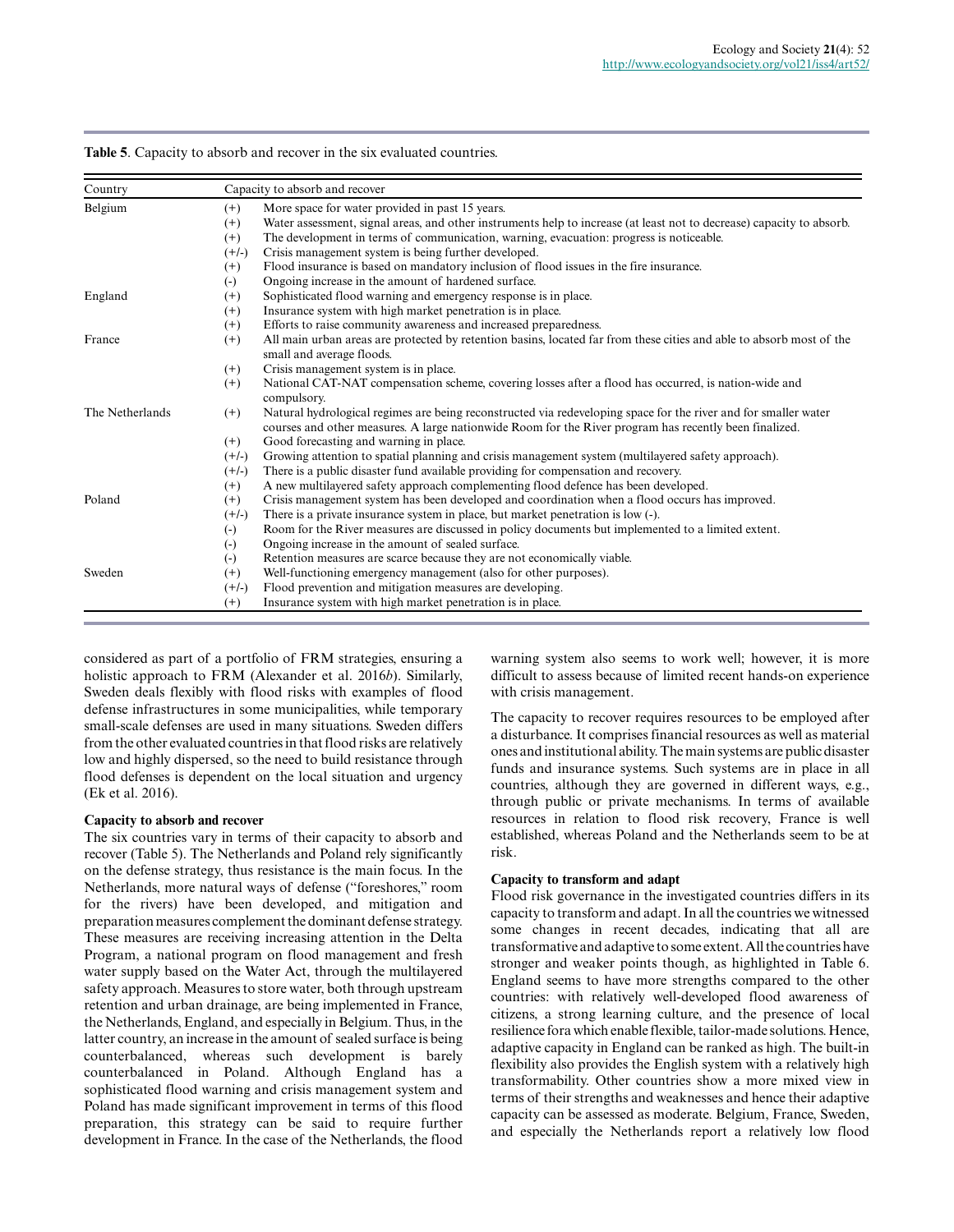| Country         |                   | Capacity to adapt                                                                                                                                                                 |
|-----------------|-------------------|-----------------------------------------------------------------------------------------------------------------------------------------------------------------------------------|
| Belgium         | $(+)$             | Social learning between water managers and spatial planners through Committee on Integrated Water Management.                                                                     |
|                 | $(+)$             | Flexibility and creativity of public servants who are used to consecutive state reforms and the fluid composition of<br>government coalitions.                                    |
|                 | $^{(+)}$          | Relatively open governance system, providing many entry points for change.                                                                                                        |
|                 | $(-)$             | Expertise remains fragmented.                                                                                                                                                     |
|                 | $(-)$             | Limited flood awareness of citizens, but improving through legal instruments (duty to inform, water assessment).                                                                  |
| England         | $^{(+)}$          | Established cultures of institutional learning are present, adaptive management approaches are pursued and                                                                        |
|                 |                   | opportunities for innovation are present.                                                                                                                                         |
|                 | $^{(+)}$          | Community-scale adaptation initiatives exist.                                                                                                                                     |
|                 | $(+)$             | Climate change and future uncertainties are integrated in flood risk assessment, planning, and strategy formation.                                                                |
|                 | $^{(+)}$          | Environment Agency/Defra research and development program stimulating innovation and uptake of research in                                                                        |
|                 |                   | practice.                                                                                                                                                                         |
|                 | $^{(+)}$          | Local Resilience Fora (2005) facilitating knowledge exchange and institutional learning for future response                                                                       |
|                 | $(+)$             | Dominance of incremental change dominated by policy (rather than requiring legislation) providing institutional                                                                   |
|                 |                   | flexibility and leaving the scope for adaptation.                                                                                                                                 |
| France          | $^{(+)}$          | Strong infrastructure for research and innovation in place and a lively debate of flood policy.                                                                                   |
|                 | $(+)$             | Climate change induces new plans and measures, but not fully related to floods.                                                                                                   |
|                 | $(+)$             | Integrated flood risk management tool (PAPI) addresses the need for flexible, tailor-made, solutions in a hitherto                                                                |
|                 |                   | highly centralized country (some successful examples of these have been documented, e.g., in Nice).                                                                               |
|                 | $^{(+)}$          | Some local governments regrouped into basin water boards implementing innovative tailor-made solutions to                                                                         |
|                 |                   | integrate local development and adaptation to floods.                                                                                                                             |
|                 | $^{(+)}$          | Wider ongoing decentralization process provides entry points for deliberate change.                                                                                               |
|                 | $(-)$             | Limited awareness/involvement of citizens.                                                                                                                                        |
| The Netherlands | $^{(+)}$          | Periodic risk analysis, testing and, if needed, strengthening of flood defences takes place.                                                                                      |
|                 | $^{(+)}$          | Much knowledge development on improving flood safety, including new knowledge about hydraulic conditions,                                                                         |
|                 |                   | strength of flood defences and consequences of a flood.                                                                                                                           |
|                 | $^{(+)}$          | New information is quickly taken up in law, testing and design guidelines and in dike improvements.                                                                               |
|                 | $(+)$             | Formal inclusion of the duty for municipalities and water authorities to cooperate in the Water Act and by the legal                                                              |
|                 |                   | provisions that are also regarded as formal plans based on the Spatial Planning Act.                                                                                              |
|                 | $(+)$             | Preflood compensation regimes based on the Water Act and the Spatial Planning Act have been streamlined.                                                                          |
|                 | $(+)$             | Large-scale national program on water safety and fresh water supply is in place (National Water Plan including                                                                    |
|                 |                   | Delta Programme, elaborated in projects "Hoogwater beschermingsprogramma").                                                                                                       |
|                 | $^{(+)}$          | Independent taxes from regional water authorities provide for sufficient financial resources and Delta fund                                                                       |
|                 |                   | guarantees long-term financing of FRM measures.                                                                                                                                   |
|                 | $(-)$             | Transformability is hampered because of relative dominance of flood defense actors.                                                                                               |
|                 | $(-)$             | Lack of awareness of small communities, citizens, and businesses.                                                                                                                 |
| Poland          | $^{(+)}$          | Quick and positive changes were introduced between the floods of 1997 and of 2010 although the shift from an old                                                                  |
|                 |                   | to a modified water law has not yet been completed, despite many changes.                                                                                                         |
|                 | $^{(+)}$          | The legal framework establishing a crisis management system was developed, passing multiple new laws.                                                                             |
|                 | $(+/-)$           | Locally designed and flexible crisis management teams are present varying, however, in resource availability.                                                                     |
|                 | $(-)$             | Focus on the short term (time scale of elected politicians) and single-strategy is present.                                                                                       |
|                 | $(-)$             | Limited reflection on the appropriateness of goals that are strived for is taking place.                                                                                          |
| Sweden          | $(+)$             | Developed and systematic multirisk analysis, carried out periodically by all public authorities, including<br>municipalities, is present.                                         |
|                 | $(\cdot)$         | Limited experience with larger floods is likely to be a limiting factor for the development of knowledge and<br>innovations as well as for the citizens' awareness of flood risk. |
|                 | $(-)$             | The strong role for local governments in Sweden allows for a high degree of local flexibility $(+)$ but may hamper                                                                |
|                 |                   | intermunicipal coordination and learning.                                                                                                                                         |
|                 | $\left( -\right)$ | Uneven distribution of resources across municipalities.                                                                                                                           |
|                 | $(-)$             | The relatively passive role of the national level.                                                                                                                                |
|                 |                   |                                                                                                                                                                                   |

**Table 6**. Capacity to transform and adapt in the six evaluated countries.

awareness of citizens, whereas flood awareness in Poland, because of catastrophic floods in 1997 and 2010, is relatively high. Established systems for learning are in place in the Netherlands, France, and to a lesser extent Belgium. Possibilities for applying local tailor-made solutions have been reported for France, the Netherlands, Poland, and Sweden. In Sweden and the Netherlands, established systems for risk analysis are in place; in the Netherlands the focus is on the maintenance of flood defences; and in Sweden focus is on multiple risks, including floods. The strengths of the Belgian and Polish system are that civil servants and others have been reported to adapt flexibly to quickly changing legal systems and political constellations. For Belgium, fragmentation of relevant expertise has been reported.

In Belgium and France, the moderate adaptive capacity is accompanied by a comparatively high transformability. Belgium has a relatively open governance system with many entry points for change. In France, the ongoing systemic decentralization process was also found to provide entry points for change. Sweden provides a more mixed picture in terms of transformability. Because there is no overall FRGA and flood policies are scattered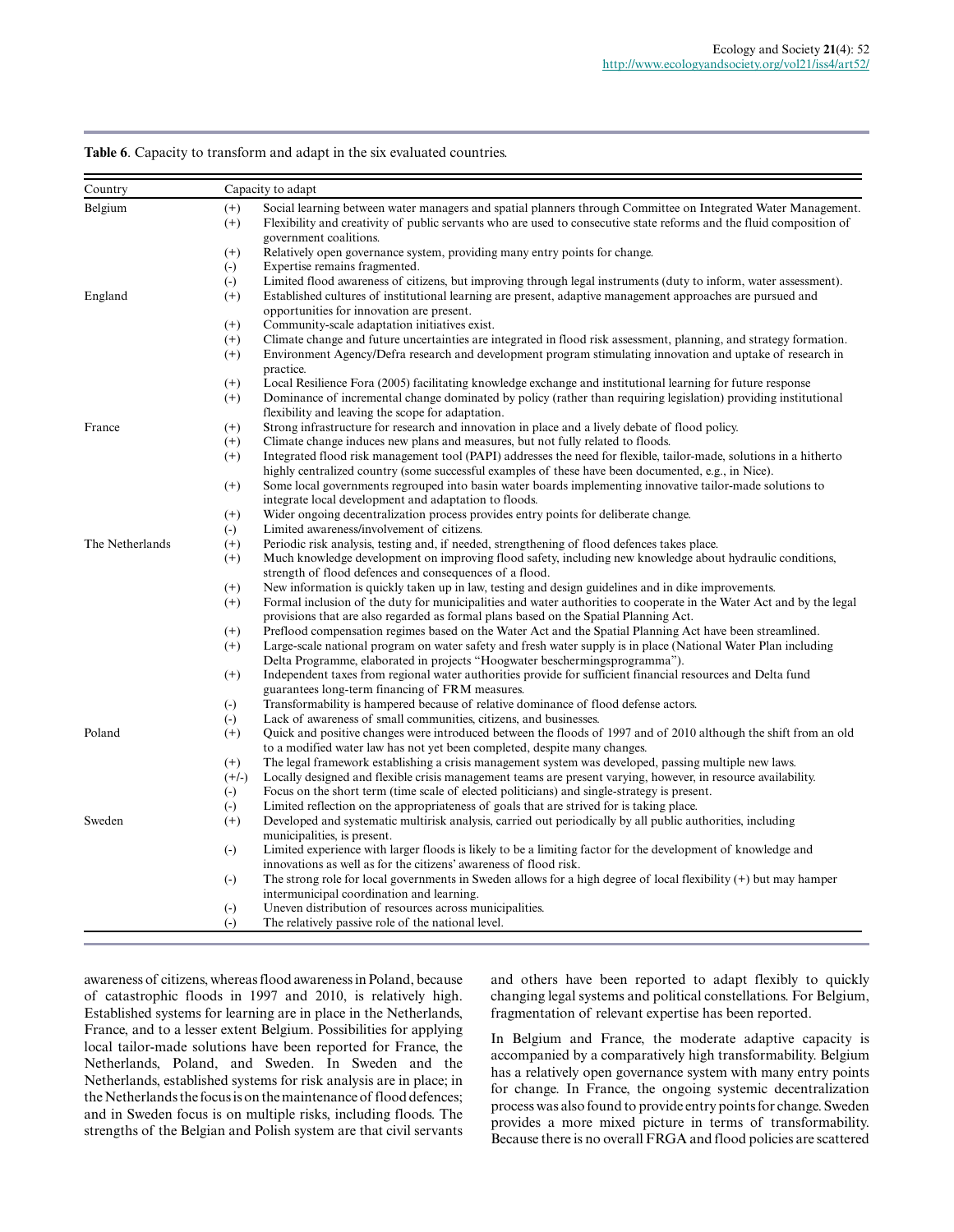across many domains, there are many opportunities at the local scale to initiate deliberate change, leading to some inherent flexibility, but there is also the risk of actors reinventing the wheel. Transformability in the Netherlands and Poland is comparatively low. In Poland, there was change (response strategy strengthened) but still a strong defense-orientated paradigm remained in place. Moreover, the change was not deliberate but it was a response to an external event. Although the Netherlands is a frontrunner in developing flood relevant knowledge, it is also a country that shows both a relative dominance of the actors related to flood defense and a relatively limited consideration of flood risks by some other actors, such as those related to spatial planning. The dominant actors have been shown to incorporate new discourses and developments, e.g., ecological turn in 1980s and room for the river in 1990s and beyond, without changing fundamentally, which may hamper transformability in the long term.

### **CONCLUSION, DISCUSSION, AND REFLECTION**

#### **Conclusion**

Our aim was to contribute to resilience and flood risk governance literature by scrutinizing the assumption that a diversification of FRM strategies is the way forward. Flood risk governance approaches in six countries were compared, and the countries' flood resilience in terms of their capacity to resist, capacity to absorb and recover, and capacity to transform and adapt was evaluated.

Although England, from a national perspective, has the most diversified set of strategies in operation, other countries show a relative dominance of specific strategies. In France, we found a strong discursive emphasis on prevention that is keeping people away from water through proactive spatial planning, which seems to be at odds with its de facto emphasis on the implementation of flood defense works. There is a strong focus on defense in the Netherlands; on flood preparation in Sweden; on defense and mitigation in Belgium; and on defense and preparation in Poland. All countries report "fragmentation" as one of the key problems of FRM, although the countries differ in what is fragmented and why. For instance, in Belgium, Poland, and England, fragmentation is illustrated by institutional complexity and the presence of a diverse array of strategies, whereas, e.g., in the Netherlands, the fragmentation is related to the relative absence in FRM of flood-relevant policy domains other than water management (e.g., spatial planning and a weaker role in emergency management), a fragmentation that is only very slowly being overcome.

As we have shown, each country has specific strengths and weaknesses in terms of resilience. England is strong on all three capacities, but in particular on the capacity to transform and adapt. The Netherlands and to a lesser extent Belgium have a strong capacity to resist, and Belgium, England, and France a very high capacity to absorb and recover. In Poland the presence of all three capacities seems to be low to medium-high, while in Sweden it is medium to high in individual categories. In Poland progress has been made in capacity to transform and adapt, but more in terms of adapting (by establishing the crisis management system) than in terms of transforming (transformability of the system was shown to be very low). With some risk of oversimplification, it seems that the implementation of a more

diverse portfolio of strategies contributes to a higher capacity to absorb and to adapt, obviously provided that the strategies have been implemented effectively.

#### **Discussion**

The question comes to the fore of what this teaches us about the link between having a diversified and aligned set of strategies in place and resilience. This question cannot be answered in a straightforward way, but can be approached from at least two perspectives.

A first perspective, to which, e.g., Liao (2012) would probably agree, is that diversification of FRM strategies is indeed necessary to achieve resilience. Reliance only on flood defense and, seemingly associated, increasing capacity to resist is undesirable when taking into account current and potential future flood risks in times of urbanization and climate change (Holling and Meffe 1996, Kundzewicz and Takeuchi 1999, Liao 2012). An approach solely reliant on resistance may not be capable of adequately addressing these risks while at the same time there might be failure of the infrastructure or a flood above design standards. Seen from this perspective, a country like the Netherlands is taking a significant risk because the actual consequences of floods would be dramatic (high economic damage and many casualties). Although part of the risk taken is the result of choices made in the past combined with inescapable physical circumstances, we have also found that, for example, in current planning decisions, flood risk prevention has a relatively low priority (Hegger et al. 2014). Put in other words, perfect, absolute, flood resistance is not possible. A system may withstand load, but not without limits. According to a statistical design concept, defenses should withstand a design flood, e.g., 100-year flood, but be ineffective if the actual flood is much higher. Therefore, at least from the first perspective, a more disaster-conscious society needs to be built. The dominating stance should be to seek safe-fail (safe in failure) in addition to unrealistic fail-safe (safe from failure) solutions, (cf. Kundzewicz and Takeuchi 1999).

From a second perspective, which is a potential criticism on the first perspective, diversification does not (necessarily) increase resilience. After all, a retrospective evaluation shows that countries that have more strategies in place and seem to have a high capacity to absorb and recover like England are not the countries with the fewest floods, damages, or casualties. One could even argue that a resilience approach does not explicitly aim to avoid these. The example of England shows that having in place a highly diversified set of FRMSs is in itself not enough to prevent casualties and losses from happening (cf. floods in autumn 2000, summer 2007, and winters 2013/2014, and 2015/2016). In this country, there still seems to be room for improvement in terms of further risk reduction, although this criticism should be viewed in the light of normative viewpoints held in England, in which it has been accepted that not all floods can be prevented while it is intended to resist other (life-threatening) floods. England is considered more resilient to flooding by having this diversification.

The two opposing perspectives on resilience makes it necessary for us to nuance our starting assumption that diversification leads to more resilience. The three capacities imply different rationales and normative starting points for flood risk governance, the choice between which is largely political. As we have shown, there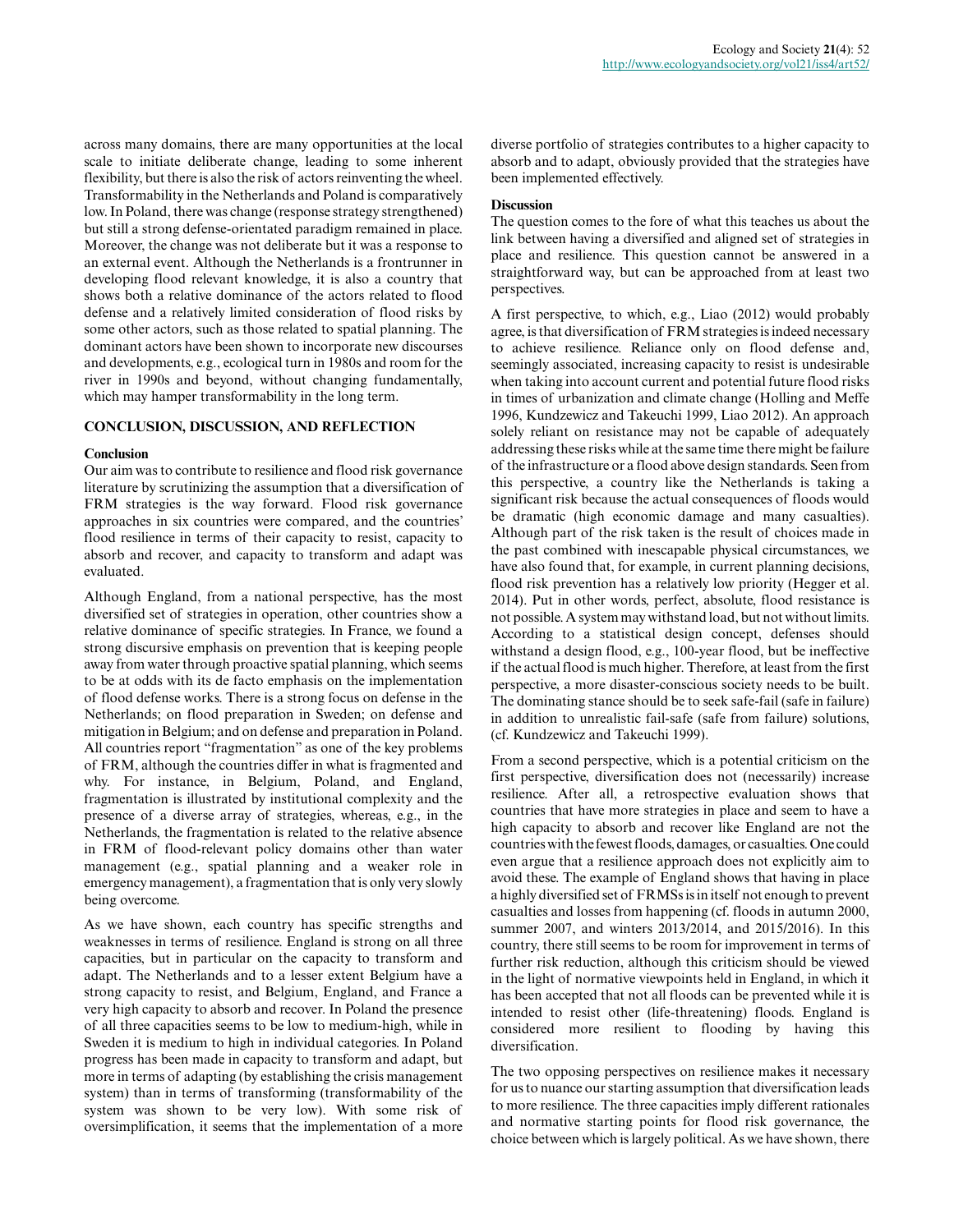is no one-to-one relationship between the nature and extent of flood risks, the strategies implemented to deal with these risks, and the resulting achievements in terms of resilience. Second, we found trade-offs between the three capacities, e.g., being resistant seems to lower the possibility to be absorbent. Third, to explain countries' achievements in terms of resilience, the strategies' feasibility in specific physical circumstances and their fit in existing institutional contexts (appropriateness) needs to be taken into account. Bridging mechanisms may be an important way to establish links between strategies.

#### **Reflection**

If, as argued above, it is too simple to view diversification of FRM strategies as a panacea for improving flood resilience, what would this imply for practical action? Diversification can be thought to be generally advisable, but it should be implemented in a countryspecific way. For instance, in the Netherlands, it currently means the establishment of back-up strategies; and in England, it denotes further tailoring of the existing, already balanced, portfolio of strategies. Sometimes physical/geographical circumstances make some strategies unfeasible, e.g., building flood-proof houses in a deep polder. A distinction should be made between strategies that a country must have and strategies that are nice to have. This distinction to some extent involves normative (political) choices regarding acceptable levels of risks, how these should be dealt with, and by whom (see also Lebel et al. 2006).

In countries with a dominant focus on flood defense, like the Netherlands, Poland, France, and Belgium, the presence of effective flood defense infrastructure is a necessity (must have) and other strategies could be viewed as add-on strategies to reduce residual risks (nice to have) although it should be assessed what the consequences of failure of flood defences would be. In the Netherlands, emergency management would probably do a better job than flood recovery. A country like England with more of a balanced approach to strategies would experience more floods, but through the selected approach would perform better than the Netherlands in response and recovery. For England it is necessary to also have effective bridging mechanisms between the strategies. The dominance of the structural defense system in Poland is nonabated. However, other flood risk reduction strategies are on the rise. In France, the recovery system will not be sufficient in case of major floods (for instance in the Paris region) and it might hamper more preventive or mitigation action. That challenges the elaboration of a more adaptive strategy. The well-developed recovery system in France (and to a lesser extent Belgium), might theoretically contribute to the perverse effect that there is less need to bring prevention and mitigation further.

We hope that this paper has pointed out useful directions for further searches by scholars and practitioners toward more flood resilience. Our comparison undoubtedly shows that there is no single pathway to a universal resilience, even if it is considered in the broadest sense of the word. Flood resilience cannot be conceived of without a sense of institutional and territorial appropriateness.

*Responses to this article can be read online at:* [http://www.ecologyandsociety.org/issues/responses.](http://www.ecologyandsociety.org/issues/responses.php/8854) [php/8854](http://www.ecologyandsociety.org/issues/responses.php/8854)

#### **Acknowledgments:**

*This paper has been written in the framework of the European Union's Seventh Programme for Research, Technological Development and Demonstration within the STAR-FLOOD project. This research has received funding from the European Commission under grant agreement no. 308364. We would also like to thank all researchers within the project and all who participated otherwise for contributing to the material upon which this paper is based. We furthermore thank Tina Newstead for her language corrections.*

### **LITERATURE CITED**

Aerts, J. C. J. H., W. Botzen, A. van der Veen, J. Krykow, and S. Werners. 2008. Dealing with uncertainty in flood management through diversification. *Ecology and Society* 13(1):41. [http://dx.](http://dx.doi.org/10.5751%2Fes-02348-130141) [doi.org/10.5751/es-02348-130141](http://dx.doi.org/10.5751%2Fes-02348-130141) 

Alexander, M., S. Priest, and H. Mees. 2016*a.* A framework for evaluating flood risk governance. *Environmental Science & Policy* 64:38-47. [http://dx.doi.org/10.1016/j.envsci.2016.06.004](http://dx.doi.org/10.1016%2Fj.envsci.2016.06.004)

Alexander, M., S. Priest, A. P. Micou, S. Tapsell, C. Green, D. Parker, and S. Homewood. 2016*b*. *Analysing and evaluating flood risk governance in England - enhancing societal resilience through comprehensive and aligned flood risk governance*. STAR-FLOOD Consortium, Utrecht, The Netherlands. [online] URL: [http://](http://www.starflood.eu/documents/2016/03/wp3-en-final-webversion.pdf) [www.starflood.eu/documents/2016/03/wp3-en-final-webversion.pdf](http://www.starflood.eu/documents/2016/03/wp3-en-final-webversion.pdf)

Alfieri, L., L. Feyen, F. Dottori, and A. Bianchi. 2015. Ensemble flood risk assessment in Europe under high end climate scenarios. *Global Environmental Change* 35:199-212. [http://dx.doi.](http://dx.doi.org/10.1016%2Fj.gloenvcha.2015.09.004) [org/10.1016/j.gloenvcha.2015.09.004](http://dx.doi.org/10.1016%2Fj.gloenvcha.2015.09.004)

Armitage, D., M. Marschke, and R. Plummer. 2008. Adaptive comanagement and the paradox of learning. *Global Environmental Change* 18(1):86-98. [http://dx.doi.org/10.1016/j.gloenvcha.2007.07.002](http://dx.doi.org/10.1016%2Fj.gloenvcha.2007.07.002) 

Arts, B., P. Leroy, and J. van Tatenhove. 2006. Political modernisation and policy arrangements: a framework for understanding environmental policy change. *Public Organization Review* 6(2):93-106. [http://dx.doi.org/10.1007/s11115-006-0001-4](http://dx.doi.org/10.1007%2Fs11115-006-0001-4) 

Bakker, K., and C. Morinville. 2013. The governance dimensions of water security: a review. *Philosophical Transactions of the Royal Society A: Mathematical, Physical and Engineering Sciences* 371 (2002). [http://dx.doi.org/10.1098/rsta.2013.0116](http://dx.doi.org/10.1098%2Frsta.2013.0116)

Barredo, J. I. 2007. Major flood disasters in Europe: 1950-2005. *Natural Hazards* 42(1):125-148. [http://dx.doi.org/10.1007/](http://dx.doi.org/10.1007%2Fs11069-006-9065-2) [s11069-006-9065-2](http://dx.doi.org/10.1007%2Fs11069-006-9065-2) 

Berkes, F., J. Colding, and C. Folke. 2003. *Navigating socialecological systems, building adaptive capacity for complexity and change*. Cambridge University Press, Cambridge, UK.

Chaffin, B. C., H. Gosnell, and B. A. Cosens. 2014. A decade of adaptive governance scholarship: synthesis and future directions. *Ecology and Society* 19(3):56. [http://dx.doi.org/10.5751/](http://dx.doi.org/10.5751%2Fes-06824-190356) [es-06824-190356](http://dx.doi.org/10.5751%2Fes-06824-190356)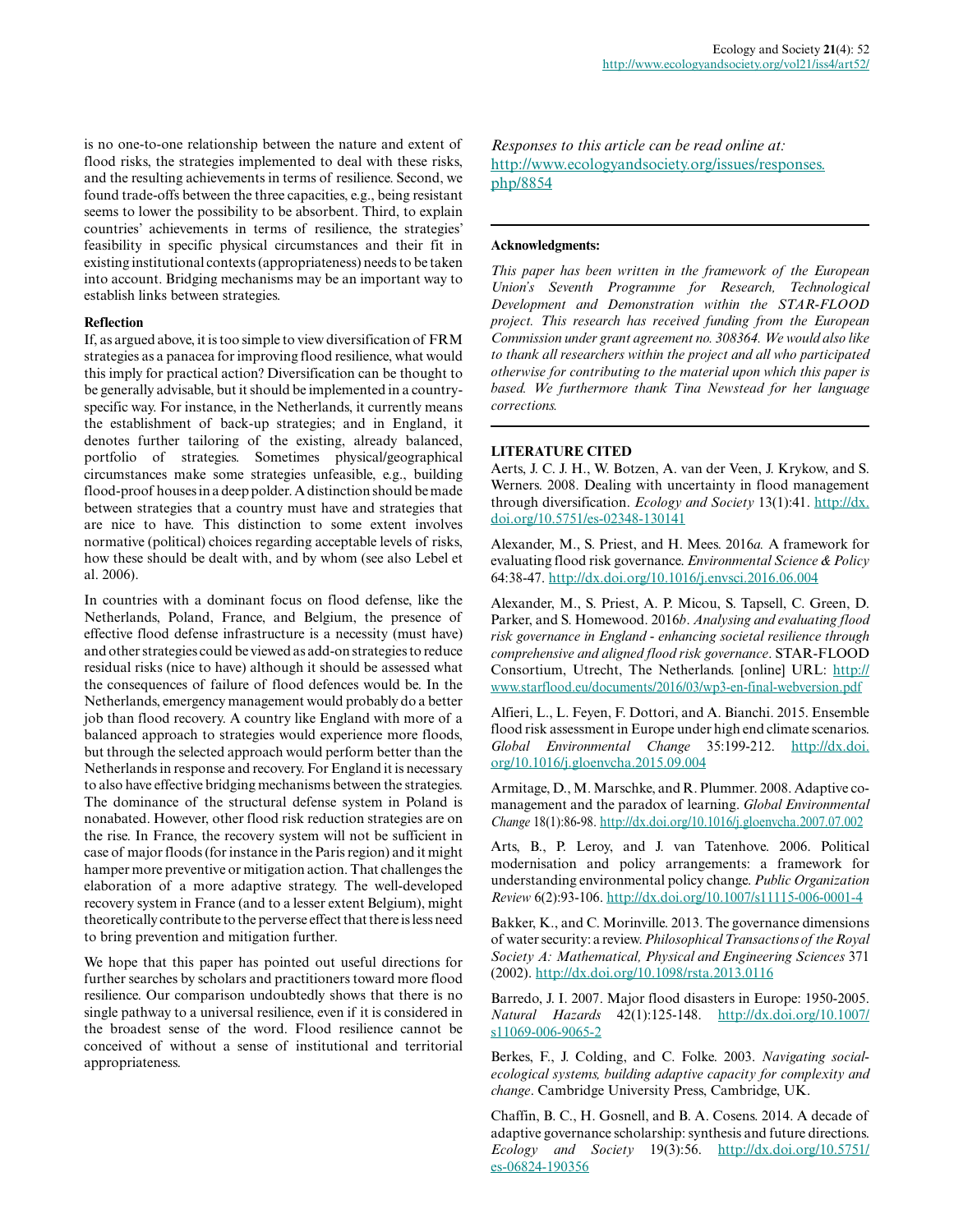Correljé, A., B. Broekhans, and W. Roos. 2010. Van Deltacommissie 1 tot deltacommissie 2 - alleen preventie of ook kijken naar overstromingskansen? Pages 8-37 *in* H. Van der Most, S. De Wit, B. Broekhans, and W. Roos, editors. *Kijk op Waterveiligheid.* Eburon, Delft, The Netherlands.

Davoudi, S., K. Shaw, L. J. Haider, A. E. Quinlan, G. D. Peterson, C. Wilkinson, H. Fünfgeld, D. McEvoy, L. Porter, and S. Davoudi. 2012. Resilience: a bridging concept or a dead end? "Reframing" resilience: challenges for planning theory and practice interacting traps: resilience assessment of a pasture management system in northern Afghanistan urban resilience: what does it mean in planning practice? Resilience as a useful concept for climate change adaptation? The politics of resilience for planning: a cautionary note. *Planning Theory and Practice* 13:299-333. [http://](http://dx.doi.org/10.1080%2F14649357.2012.677124) [dx.doi.org/10.1080/14649357.2012.677124](http://dx.doi.org/10.1080%2F14649357.2012.677124) 

De Graaf, R., N. van de Giesen, and F. van de Ven. 2009. Alternative water management options to reduce vulnerability for climate change in The Netherlands. *Natural Hazards* 51 (3):407-422. <http://dx.doi.org/10.1007/s11069-007-9184-4>

Den Uyl, R. M., and P. P. J. Driessen. 2015. Evaluating governance for sustainable development-insights from experiences in the Dutch fen landscape. *Journal of Environmental Management* 163:186-203. <http://dx.doi.org/10.1016/j.jenvman.2015.08.022>

De Smedt, P. 2004. Watertoets getoetst. Een revolutionair instrument van het decreet van 18 juli 2003 betreffende het integraal waterbeleid', *Nieuw Juridisch Weekblad* 902-913.

Driessen, P. P. J., D. L. T. Hegger, M. H. N. Bakker, M. H. F. M. W. Van Rijswick, and Z. W. Kundzewicz. 2016. Toward more resilient flood risk governance. *Ecology and Society* 21(4):53. *Ecology and Society* 21(4):53. [http://dx.doi.org/10.5751/](http://dx.doi.org/10.5751/ES-08921-210453) [ES-08921-210453](http://dx.doi.org/10.5751/ES-08921-210453)

Ek, K., S. Goytia, M. Pettersson, and E. Spegel. 2016. *Analysing and evaluating flood risk governance in Sweden - Adaptation to Climate Change?*, STAR-FLOOD Consortium, Utrecht, The Netherlands. [online] URL: [http://www.starflood.eu/documents/2016/03/](http://www.starflood.eu/documents/2016/03/wp3-sw-final-webversion.pdf) [wp3-sw-final-webversion.pdf](http://www.starflood.eu/documents/2016/03/wp3-sw-final-webversion.pdf)

Fiering, M. B. 1982*a.* Alternative indices of resilience. *Water Resources Research* 18(1):33-39. [http://dx.doi.org/10.1029/](http://dx.doi.org/10.1029%2FWR018i001p00033) [WR018i001p00033](http://dx.doi.org/10.1029%2FWR018i001p00033) 

Fiering, M. B. 1982*b.* A screening model to quantify resilience. *Water Resources Research* 18(1):27-32. [http://dx.doi.org/10.1029/](http://dx.doi.org/10.1029%2FWR018i001p00027) [WR018i001p00027](http://dx.doi.org/10.1029%2FWR018i001p00027) 

Flemish Government. 2003. Decree of 18 July 2003 on integrated water policy. *Belgian Official Journal* 14 November 2003.

Folke, C. 2006. Resilience: the emergence of a perspective for social-ecological systems analyses. *Global Environmental Change* 16:253-267.<http://dx.doi.org/10.1016/j.gloenvcha.2006.04.002>

Folke, C., S. R. Carpenter, B. Walker, M. Scheffer, T. Chapin, and J. Röckstrom. 2010. Resilience thinking: integrating resilience, adaptability and transformability. *Ecology and Society* 15(4):20. [online] URL: [http://www.ecologyandsociety.org/vol15/iss4/](http://www.ecologyandsociety.org/vol15/iss4/art20/) [art20/](http://www.ecologyandsociety.org/vol15/iss4/art20/)

Folke, C., T. Hahn, P. Olsson, and J. Norberg. 2005. Adaptive governance of social-ecological systems. *Annual Review of*

*Environment and Resources* 30:441-473. [http://dx.doi.org/10.1146/](http://dx.doi.org/10.1146/annurev.energy.30.050504.144511) [annurev.energy.30.050504.144511](http://dx.doi.org/10.1146/annurev.energy.30.050504.144511) 

Gupta, J., C. Termeer, J. Klostermann, S. Meijerink, M. Van Den Brink, P. Jong, S. Nooteboom, and E. Bergsma. 2010. The adaptive capacity wheel: a method to assess the inherent characteristics of institutions to enable the adaptive capacity of society. *Environmental Science and Policy* 13:459-471. [http://dx.](http://dx.doi.org/10.1016/j.envsci.2010.05.006) [doi.org/10.1016/j.envsci.2010.05.006](http://dx.doi.org/10.1016/j.envsci.2010.05.006) 

Hegger, D. L. T., P. P. J. Driessen, C. Dieperink, M. Wiering, G. T. Raadgever, and H. F. M. W. Van Rijswick. 2014. Assessing stability and dynamics in flood risk governance: an empirically illustrated research approach. *Water Resources Management* 28:4127-4142.<http://dx.doi.org/10.1007/s11269-014-0732-x>

Hegger, D. L. T., C. Green, P. P. J. Driessen, M. H. N. Bakker, C. Dieperink, A.Crabbé, K. Deketelaere, B. Delvaux, C. Suykens, J. C. Beyers, M. Fournier, C. Larrue, C. Manson, W. Van Doorn-Hoekveld, H. F. M. W. Van Rijswick, Z. W. Kundzewicz, and S. Goytia Casermeiro. 2013. *Flood risk management in Europe: similarities and differences between the STAR-FLOOD consortium countries*. STAR-FLOOD Consortium, Utrecht, The Netherlands.

Holling, C. S. 1973. Resilience and stability of ecological systems. *Annual Review of Ecology and Systematics* 4:1-23. [http://dx.doi.](http://dx.doi.org/10.1146/annurev.es.04.110173.000245) [org/10.1146/annurev.es.04.110173.000245](http://dx.doi.org/10.1146/annurev.es.04.110173.000245) 

Holling, C. S. 1996. Engineering resilience versus ecological resilience. Pages 31-44 *in* P. C. Schulze, editor. *Engineering within ecological constraints*. National Academy Press, Washington, D. C., USA.

Holling, C. S., and G. K. Meffe. 1996. Command and control and the pathology of natural resource management. *Conservation Biology* 10(2):328-337. [http://dx.doi.org/10.1046/](http://dx.doi.org/10.1046/j.1523-1739.1996.10020328.x) [j.1523-1739.1996.10020328.x](http://dx.doi.org/10.1046/j.1523-1739.1996.10020328.x) [http://dx.doi.org/10.1046/](http://dx.doi.org/10.1046%2Fj.1523-1739.1996.10020328.x) [j.1523-1739.1996.10020328.x](http://dx.doi.org/10.1046%2Fj.1523-1739.1996.10020328.x) 

Innocenti, D., and P. Albrito. 2011. Reducing the risks posed by natural hazards and climate change: the need for a participatory dialogue between the scientific community and policy makers. *Environmental Science & Policy* 14:730-733. [http://dx.doi.](http://dx.doi.org/10.1016%2Fj.envsci.2010.12.010) [org/10.1016/j.envsci.2010.12.010](http://dx.doi.org/10.1016%2Fj.envsci.2010.12.010) 

Kaufmann, M., W. van Doorn-Hoekveld, H. K. Gilissen, and M. van Rijswick. 2016. *Analysing and evaluating flood risk governance in the Netherlands. Drowning in safety?*. STAR-FLOOD Consortium, Utrecht, The Netherlands. [online] URL: [http://](http://www.starflood.eu/documents/2016/03/wp3-nl-final-webversion.pdf) [www.starflood.eu/documents/2016/03/wp3-nl-final-webversion.pdf](http://www.starflood.eu/documents/2016/03/wp3-nl-final-webversion.pdf)

Keessen, A. M., J. M. Hamer, H. F. M. W. Van Rijswick, and M. Wiering. 2013. The concept of resilience from a normative perspective: examples from Dutch adaptation strategies. *Ecology and Society* 18(2):45.<http://dx.doi.org/10.5751/ES-05526-180245>

Kellens, W., W. Vanneuville, E. Verfaillie, E. Meire, P. Deckers, and P. De Maeyer. 2013. Flood risk management in Flanders: past developments and future challenges. *Water Resources Management* 27:3585-3606. <http://dx.doi.org/10.1007/s11269-013-0366-4>

Klijn, F., P. Samuels, and A. Van Os, 2008. Towards flood risk management in the EU: state of affairs with examples from various European countries. *International Journal of River Basin Management* 6:307-321.<http://dx.doi.org/10.1080/15715124.2008.9635358>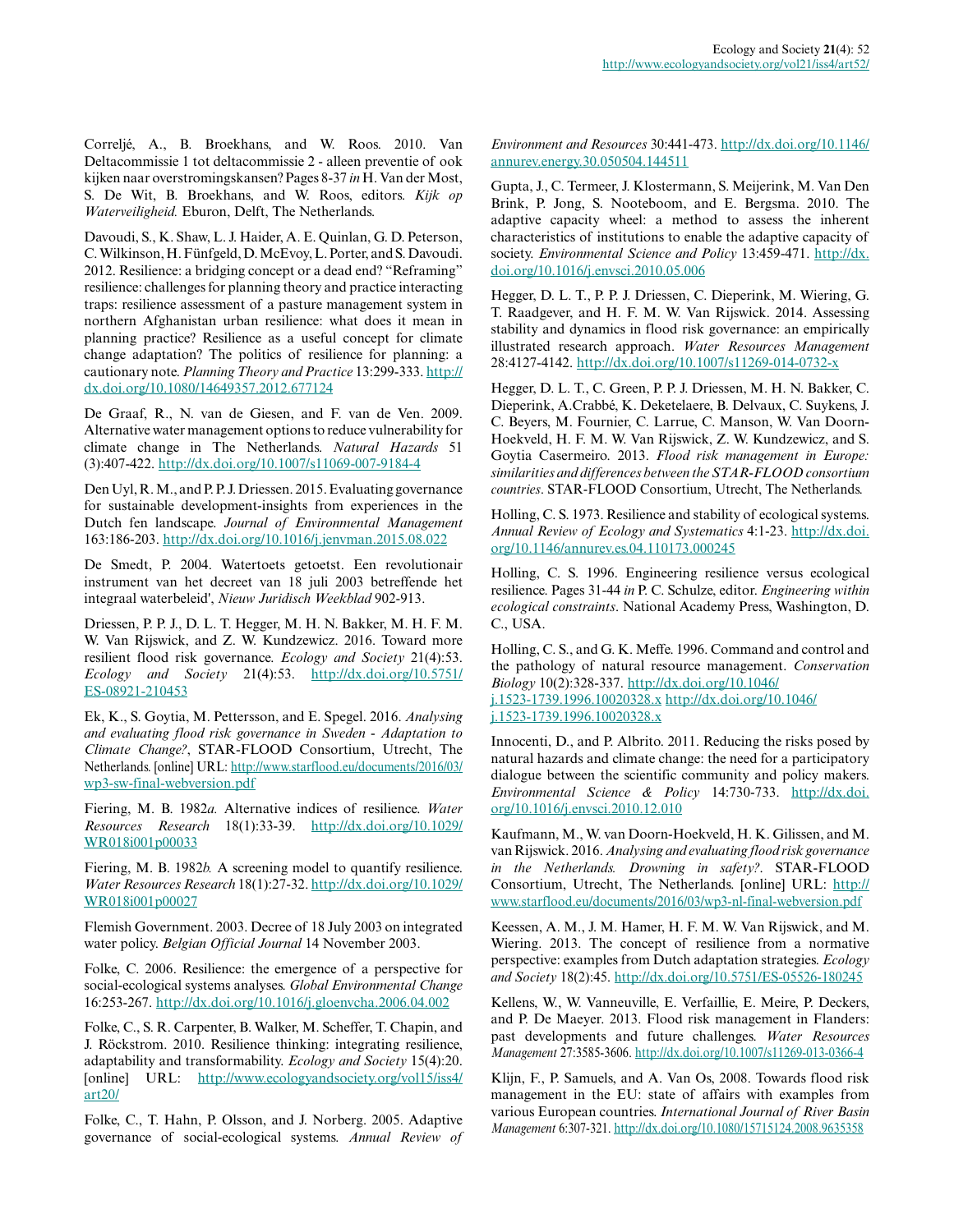Klijn, F., M. van Buuren, and S. A. M. van Rooij. 2004. Floodrisk management strategies for an uncertain future: living with Rhine river floods in the Netherlands? *Ambio* 33:141-147. [http://](http://dx.doi.org/10.1579/0044-7447-33.3.141) [dx.doi.org/10.1579/0044-7447-33.3.141](http://dx.doi.org/10.1579/0044-7447-33.3.141) 

Kundzewicz, Z. W., editor. 2012. *Changes in flood risk in Europe.* CRC, Boca Raton, Florida, USA. [http://dx.doi.org/10.1201/](http://dx.doi.org/10.1201%2Fb12348) [b12348](http://dx.doi.org/10.1201%2Fb12348)

Kundzewicz, Z. W., V. Krysanova, R. Dankers, Y. Hirabayashi, S. Kanae, F. F. Hattermann, S. Huang, P. C. D. Milly, M. Stoffel, P. P. J. Driessen, P. Matczak, P. Quevauviller, and H.-J. Schellnhuber. 2017. Differences in flood hazard projections in Europe - their causes and consequences for decision making. *Hydrological Science Journal* 62:1. [http://dx.doi.](http://dx.doi.org/10.1080%2F02626667.2016.1241398) [org/10.1080/02626667.2016.1241398](http://dx.doi.org/10.1080%2F02626667.2016.1241398) 

Kundzewicz, Z. W., I. Pińskwar, and R. Brakenridge. 2013. Large floods in Europe, 1985-2009. *Hydrological Sciences Journal* 58 (3):736-736. [http://dx.doi.org/10.1080/02626667.2013.781318](http://dx.doi.org/10.1080%2F02626667.2013.781318) 

Kundzewicz, Z. W., and K. Takeuchi. 1999. Flood protection and management: quo vadimus? *Hydrological Sciences Journal* 44 (3):417-432. [http://dx.doi.org/10.1080/02626669909492237](http://dx.doi.org/10.1080%2F02626669909492237)

Larrue, C., S. Bruzzone, L. Lévy, M. Gralepois, T. Schellenberger, J. B. Trémorin, M. Fournier, C. Manson, and T. Thuilier. 2016. *Analysing and evaluating flood risk governance in France: from state policy to local strategies*. STAR-FLOOD Consortium, Utrecht, The Netherlands. [online] URL: [http://www.starflood.](http://www.starflood.eu/documents/2016/03/wp3-fr-final-webversion.pdf) [eu/documents/2016/03/wp3-fr-final-webversion.pdf](http://www.starflood.eu/documents/2016/03/wp3-fr-final-webversion.pdf)

Lebel, L., J. M. Anderies, B. Campbell, C. Folke, S. Hatfield-Dodds, T. P. Hughes, and J. Wilson. 2006. Governance and the capacity to manage resilience in regional social-ecological systems. *Ecology and Society* 11(1):19. [http://dx.doi.org/10.5751/](http://dx.doi.org/10.5751%2Fes-01606-110119) [es-01606-110119](http://dx.doi.org/10.5751%2Fes-01606-110119) 

Lee, K. N. 1993. *Compass and gyroscope, integrating science and politics for environment*. Island Press, Washington, D.C., USA.

Liao, K. 2012. A theory on urban resilience to floods—a basis for alternative planning practices. *Ecology and Society* 17(4):48. [http://dx.doi.org/10.5751/es-05231-170448](http://dx.doi.org/10.5751%2Fes-05231-170448)

Matczak, P., J. Lewandowski, A. Choryński, M. Szwed, and Z. W. Kundzewicz. 2016. *Analysing and evaluating flood risk governance in Poland: looking for strategic planning in a country in transition*. STAR-FLOOD Consortium, Utrecht, The Netherlands. [online] URL: [http://www.starflood.eu/documents/2016/03/](http://www.starflood.eu/documents/2016/03/wp3-poland-final-webversion.pdf) [wp3-poland-final-webversion.pdf](http://www.starflood.eu/documents/2016/03/wp3-poland-final-webversion.pdf)

Mees, H. L. P., P. P. J. Driessen, and H. A. C. Runhaar. 2014. Legitimate adaptive flood risk governance beyond the dikes: the cases of Hamburg, Helsinki and Rotterdam. *Regional Environmental Change* 14(2):671-682. [http://dx.doi.org/10.1007/](http://dx.doi.org/10.1007%2Fs10113-013-0527-2) [s10113-013-0527-2](http://dx.doi.org/10.1007%2Fs10113-013-0527-2) 

Mees, H., C. Suykens, J. C. Beyers, A. Crabbé, B. Delvaux, and K. Deketelaere. 2016. *Analysing and evaluating flood risk governance in Belgium: dealing with flood risks in an urbanised and institutionally complex country*. STAR-FLOOD Consortium, Utrecht, The Netherlands. [online] URL: [http://www.starflood.](http://www.starflood.eu/documents/2016/03/wp3-be-final-webversion.pdf) [eu/documents/2016/03/wp3-be-final-webversion.pdf](http://www.starflood.eu/documents/2016/03/wp3-be-final-webversion.pdf)

Mens, M. J. P., F. Klijn, K. M. De Bruijn, and E. van Beek. 2011. The meaning of system robustness for flood risk management. *Environmental Science and Policy* 14:1121-1131. [http://dx.doi.](http://dx.doi.org/10.1016/j.envsci.2011.08.003) [org/10.1016/j.envsci.2011.08.003](http://dx.doi.org/10.1016/j.envsci.2011.08.003) 

Millennium Ecosystem Assessment. 2006. *Ecosystems and human well-being*. Working Group Assessment Reports, Five Volumes. Island Press, Washington, D.C., USA.

Mostert, E., M. Craps, and C. Pahl-Wostl. 2008. Social learning: the key to integrated water resources management? *Water International* 33(3):293-304. [http://dx.doi.org/10.1080/02508060](http://dx.doi.org/10.1080%2F02508060802275757) [802275757](http://dx.doi.org/10.1080%2F02508060802275757) 

Olsson, P., C. Folke, and F. Berkes. 2004. Adaptive comanagement for building resilience in social-ecological systems. *Environmental Management* 34(1):75-90. [http://dx.doi.org/10.1007/s00267-003-0101-7](http://dx.doi.org/10.1007%2Fs00267-003-0101-7) 

Pahl-Wostl, C., J. Sendzimir, P. Jeffrey, J. Aerts, G. Bergkamp, and K. Cross. 2007. Managing change toward adaptive water management through social learning. *Ecology and Society* 12 (2):30. [http://dx.doi.org/10.5751/es-02147-120230](http://dx.doi.org/10.5751%2Fes-02147-120230) 

Raadgever, G. T., E. Mostert, N. Kranz, E. Interwies, E., and J. G. Timmerman. 2008. Assessing management regimes in transboundary river basins: do they support adaptive management? *Ecology and Society* 13(1):14. [http://dx.doi.](http://dx.doi.org/10.5751%2Fes-02385-130114) [org/10.5751/es-02385-130114](http://dx.doi.org/10.5751%2Fes-02385-130114)

Reghezza-Zitt, M., S. Rufat, G. Djament-Tran, A. Le Blanc, A., and S. LHomme. 2012. What resilience is not: uses and abuses. *Cybergeo: European Journal of Geography* 2012:621. [http://dx.](http://dx.doi.org/10.4000%2Fcybergeo.25554) [doi.org/10.4000/cybergeo.25554](http://dx.doi.org/10.4000%2Fcybergeo.25554)

Van Buuren, A., G. R. Teisman, J. Verkerk, and M. Eldering. 2014. *Samen verder werken aan de delta: de governance van het nationaal Deltaprogramma na 2014.* Erasmus University, Rotterdam, The Netherlands.

van den Brink, M., C. Termeer, and S. Meijerink. 2011. Are Dutch water safety institutions prepared for climate change? *Journal of Water and Climate Change* 2:272-287. [http://dx.doi.org/10.2166/](http://dx.doi.org/10.2166%2Fwcc.2011.044) [wcc.2011.044](http://dx.doi.org/10.2166%2Fwcc.2011.044) 

Van Rijswick, M., and H. Havekes. 2012. *European and Dutch water law*. Europa Law Publishing, Groningen, The Netherlands.

van Tatenhove, J., B. Arts, and P. Leroy. 2000. *Political modernisation and the environment: the renewal of environmental policy arrangements.* Kluwer Academic, Dordrecht, The Netherlands. [http://dx.doi.org/10.1007/978-94-015-9524-7](http://dx.doi.org/10.1007%2F978-94-015-9524-7) 

Walker, B., C. S. Holling, S. R. Carpenter, and A. Kinzig. 2004. Resilience, adaptability and transformability in social-ecological systems. *Ecology and Society* 9(2):5. [http://dx.doi.org/10.5751/](http://dx.doi.org/10.5751%2Fes-00650-090205) [es-00650-090205](http://dx.doi.org/10.5751%2Fes-00650-090205) 

Walters, C. J., and C. S. Holling. 1990. Large-scale management experiments and learning by doing. *Ecology* 71(6):2060-2068. [http://dx.doi.org/10.2307/1938620](http://dx.doi.org/10.2307%2F1938620) 

Wardekker, J. A., A. de Jong, J. M. Knoop, and J. P. van der Sluijs. 2010. Operationalising a resilience approach to adapting an urban delta to uncertain climate changes. *Technological Forecasting and Social Change* 77:987-998. [http://dx.doi.org/10.1016/j.](http://dx.doi.org/10.1016/j.techfore.2009.11.005) [techfore.2009.11.005](http://dx.doi.org/10.1016/j.techfore.2009.11.005)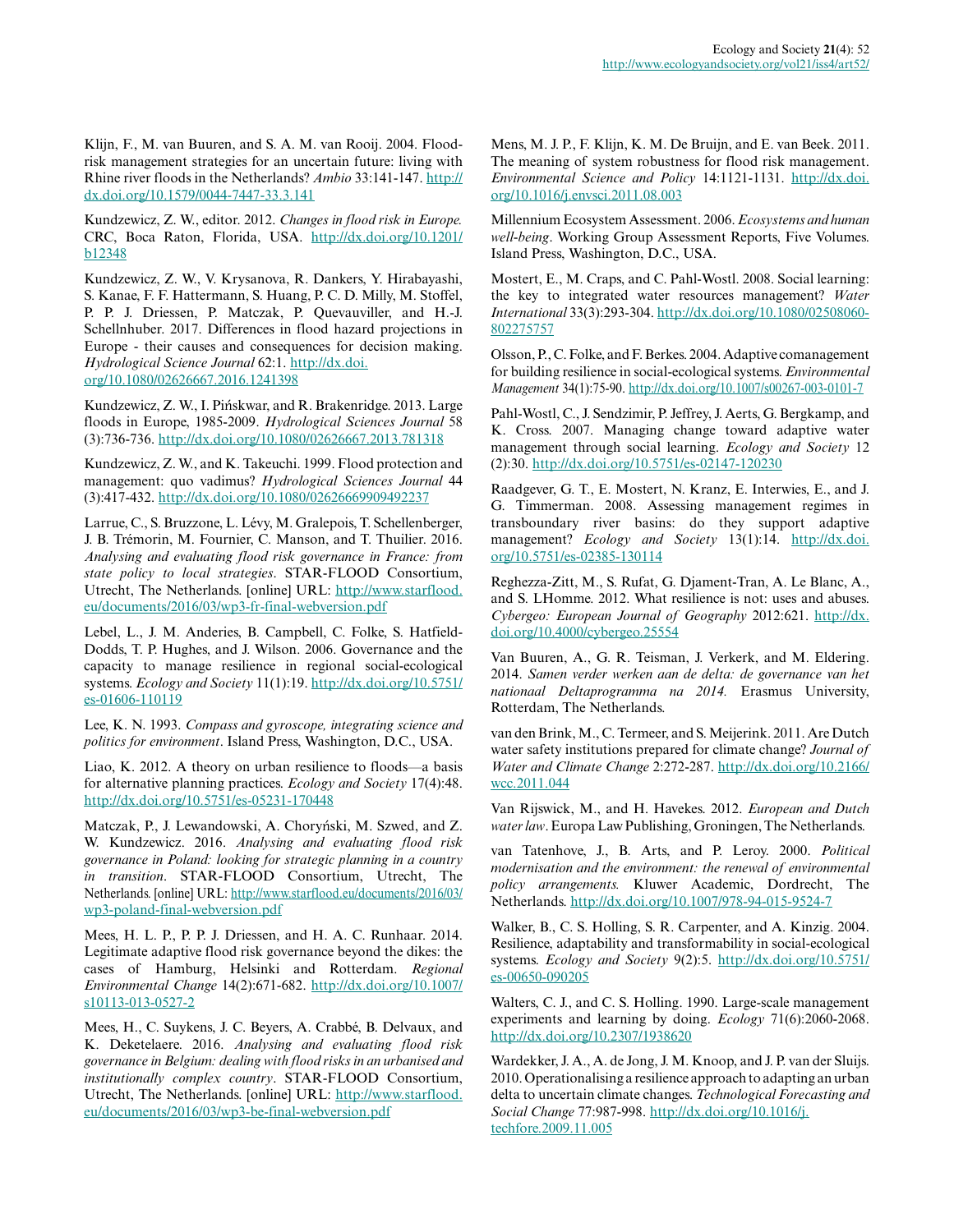Wiering, M., C. Green, M. van Rijswick, S. Priest, and A. Keessen. 2015. The rationales of resilience in English and Dutch flood risk policies. *Journal of Water and Climate Change* 6:38-54. [http://dx.](http://dx.doi.org/10.2166/wcc.2014.017) [doi.org/10.2166/wcc.2014.017](http://dx.doi.org/10.2166/wcc.2014.017)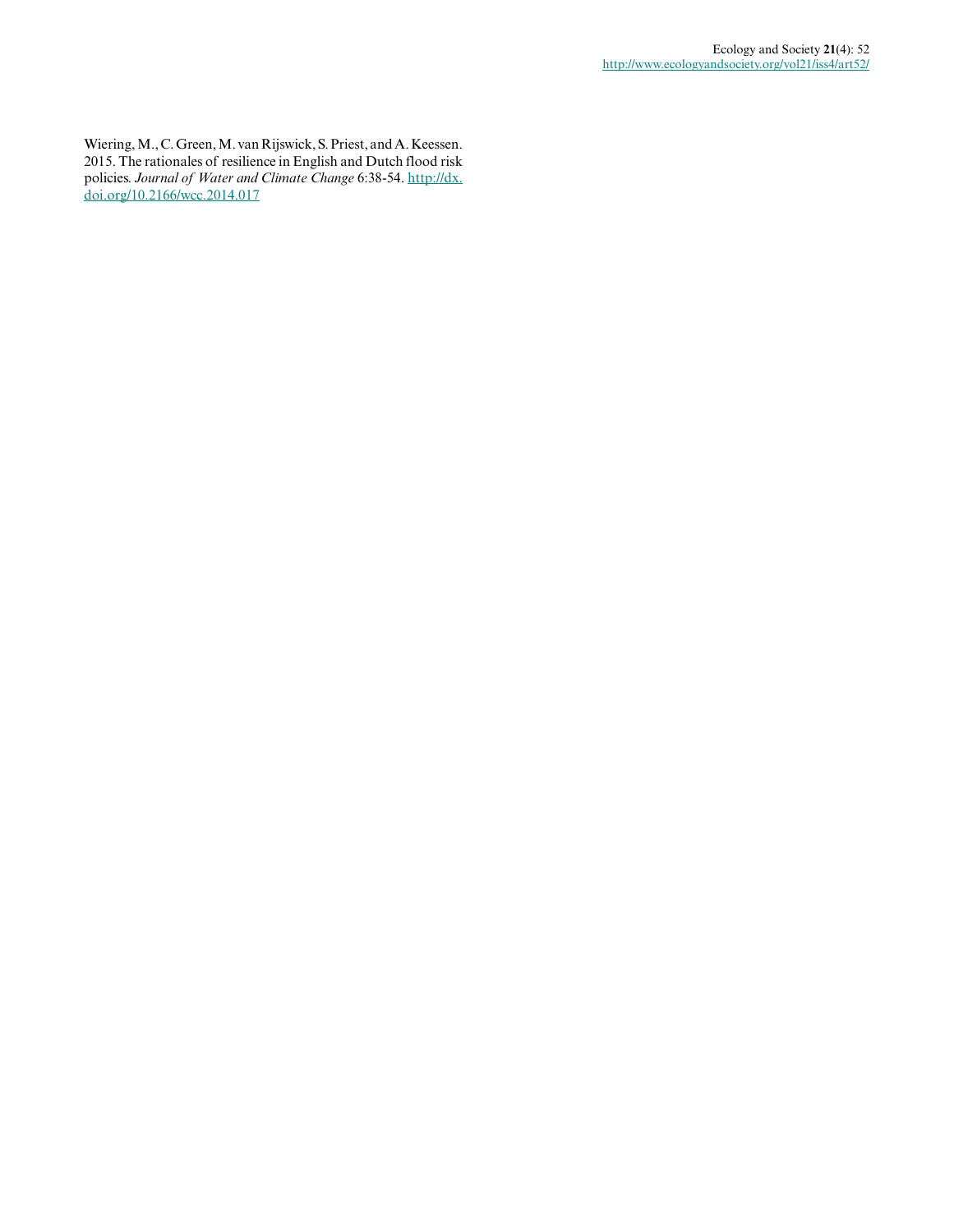# **Belgium**

Belgium faces risks regarding coastal, pluvial and fluvial flooding. While Belgium initially could be said to have a dominant focus on flood defense, in recent years diversification towards flood risk and flood risk prevention (at the level of the regions) and also to preparation and recovery (mainly at the federal level) has taken place. Besides the ongoing diversification of strategies, Belgium's complex institutional setting as a federal state implies that the country has recently put much energy into creating bridging mechanisms between the numerous arrangements and actors (ibid).

Flood risk management in Belgium and, in particular, Flanders is part of integrated water management, based on an integrated Water Act (Flemish Government 2003). Legislation is characterized by general principles such as that water constitutes an element to be taken into account in spatial planning, that water should preferably be kept, stored and finally drained and that water should be given as much space as possible. Since recently, a general regime has existed that ensures that no building activities should take place in flood-prone areas without taking mitigation or compensation measures (Mees *et al.* 2016). Flanders also has a water assessment which relates to plans, programs, and licenses not only with regard to building activities but also to environmental licenses (De Smedt 2004). The system requires that potentially harmful effects on water management should be assessed and if these effects are present, a license should contain provisions to address these negative effects by means of mitigation or compensation measures to be taken. After modifications of the instrument in 2010 and 2013, advice by water authorities has now become mandatory and its scope has been broadened even further to leave more room for water (Mees *et al.* 2016).

A new instrument that bridges several strategies is the so called 'signal areas' which are areas where a contradiction may occur between the interests of the water system and the spatial development perspectives. These areas may play an important role in flood risk management, for example, as they can act as a "sponge" as a result of their natural characteristics. It is a general instrument to protect the available room for water. The consequences of delineating signal areas can be different dependent on what level of flood risks has been assessed. In some cases building activities remain possible but under restrictions while in other cases spatial destinations should be changed. In signal areas the water assessment is more intense and includes more mitigation requirements as well as the obligation to inform property owners and tenants about the flood risks. The relationship between flood risk management and spatial planning is further accompanied by the possibility for expropriation, and by the possibility that a property owner may, in certain cases, demand that the government acquires the property, for example, when the owner is confronted with a delineation of a retention area. Another bridging mechanism can be found in building requirements which aim to avoid rainwater nuisance by requiring a minimum storage capacity of 5,000 liters per property for (uni)family homes unless a green roof has been provided for (Rainwater Regulations 2014; Mees *et al.* 2016). In Belgium, the link between prevention and recovery is made by the inclusion of flood damage in the general fire insurance. This might offer promising opportunities to reinforce the flood risk prevention strategy.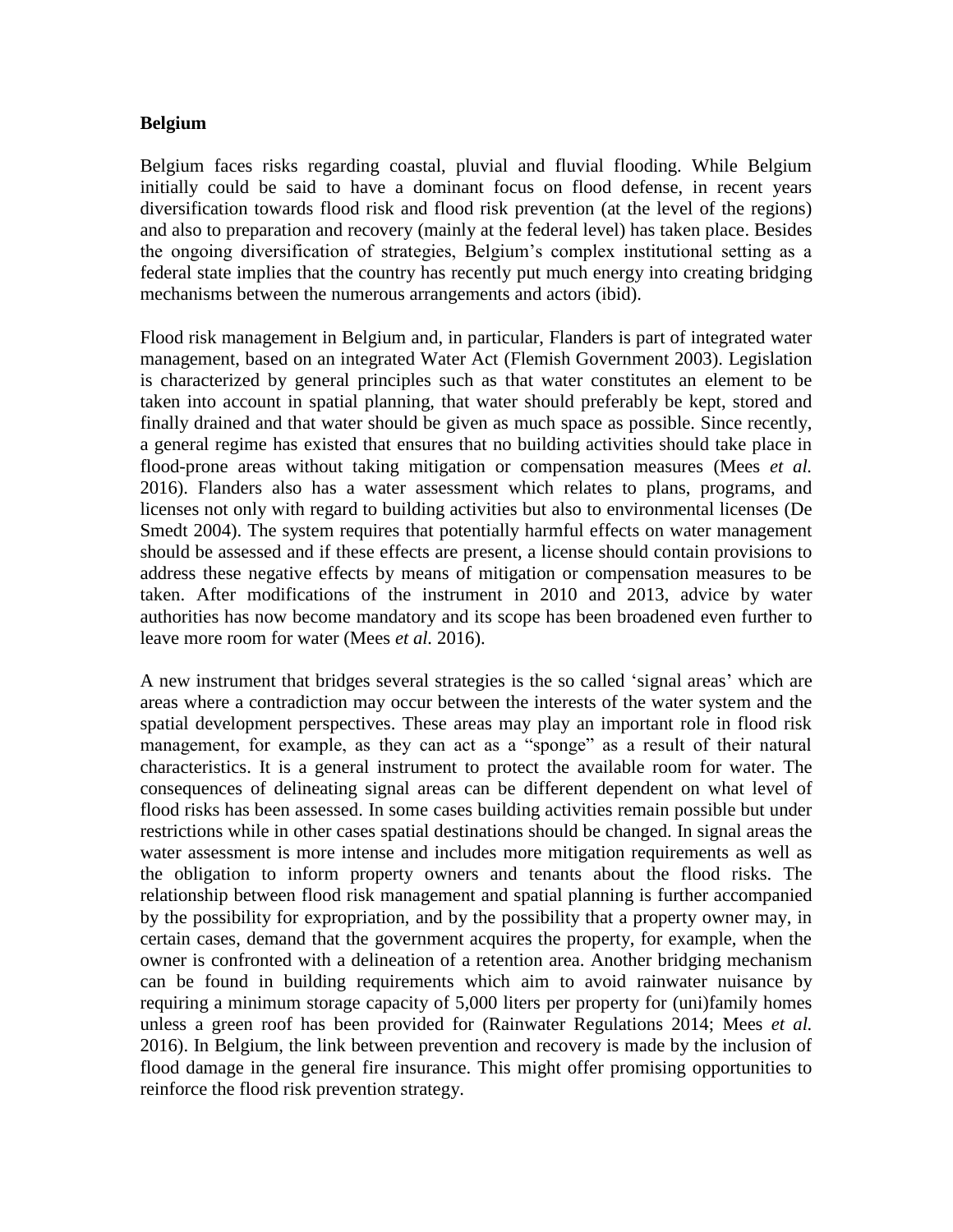# **England**

Flood risk governance in England can be characterized by a comparatively balanced consideration of flood risks, with similar importance attributed to fluvial, coastal and latterly pluvial flooding (Alexander *et al.* 2016; Hegger *et al.* 2013). This has contributed to a diverse approach to FRM with England having the most diversified set of measures for flood risk management and related governance arrangements among the six countries examined. All strategies distinguished in this paper are in place and most of them have been present for many years. In England, as all five strategies already exist, diversification entails broadening within strategies through the application of new measures and the involvement of new actors and rules. These have led, however, to a degree of fragmentation and although there have been strong efforts to align and bridge between strategies, considerable further effort is still required (Alexander *et al.* 2016). Despite all strategies being present in most situations, the balance between strategies may vary locally depending upon the type and level of flood risk as well as management priorities.

Contrary to Belgium, France and The Netherlands, in England there are no safety standards that formalize the relationship between the several strategies and flood risk management and the financing of defense is primarily based on cost-benefit analysis (Hegger *et al.* 2013). For the preventive strategy, spatial planning is the most important and takes place at the local level; with both application of decision-making and strategic planning (which indicates which areas should be considered for new development) being undertaken by Local Planning Authorities (LPA). English spatial planning legislation is highly fragmented in itself but is based on the premise that spatial planning is mainly a local concern. Flood risks are an important planning consideration which can justify the refusal of planning permission and in practice do so. LPAs are required to produce a Strategic Flood Risk Assessment which is used to inform Local Plans about flood risk concerns when prioritizing areas for future (re)development. The Sequential Test, similar in type to the Dutch and Belgian water assessment, is an instrument that aims to direct new development towards land with lower flood probabilities and this is used as a measure to test the appropriateness of potential development (Alexander *et al.* 2016). If the Sequential Test is not satisfied, it is possible to apply the Exception Test, which permits development in flood risk areas when the safety of a development can be assured and that the "development provides wider sustainability benefits…that outweigh flood risk" (Department of Communities and Local Government 2012; 24). Therefore, the aim is not to preclude all development in flood risk areas, but ensure that development is appropriate, that mitigation measures will be taken and that evacuation is properly addressed and organized (Alexander *et al.* 2016).

FRM strategies in England are bridged by common actors (notably the Environment Agency) who have key responsibilities in all strategies apart from recovery. There is also a long-held and increasing focus on community-level management including awarenessraising which enables individuals to better understand flood risk, adopt any appropriate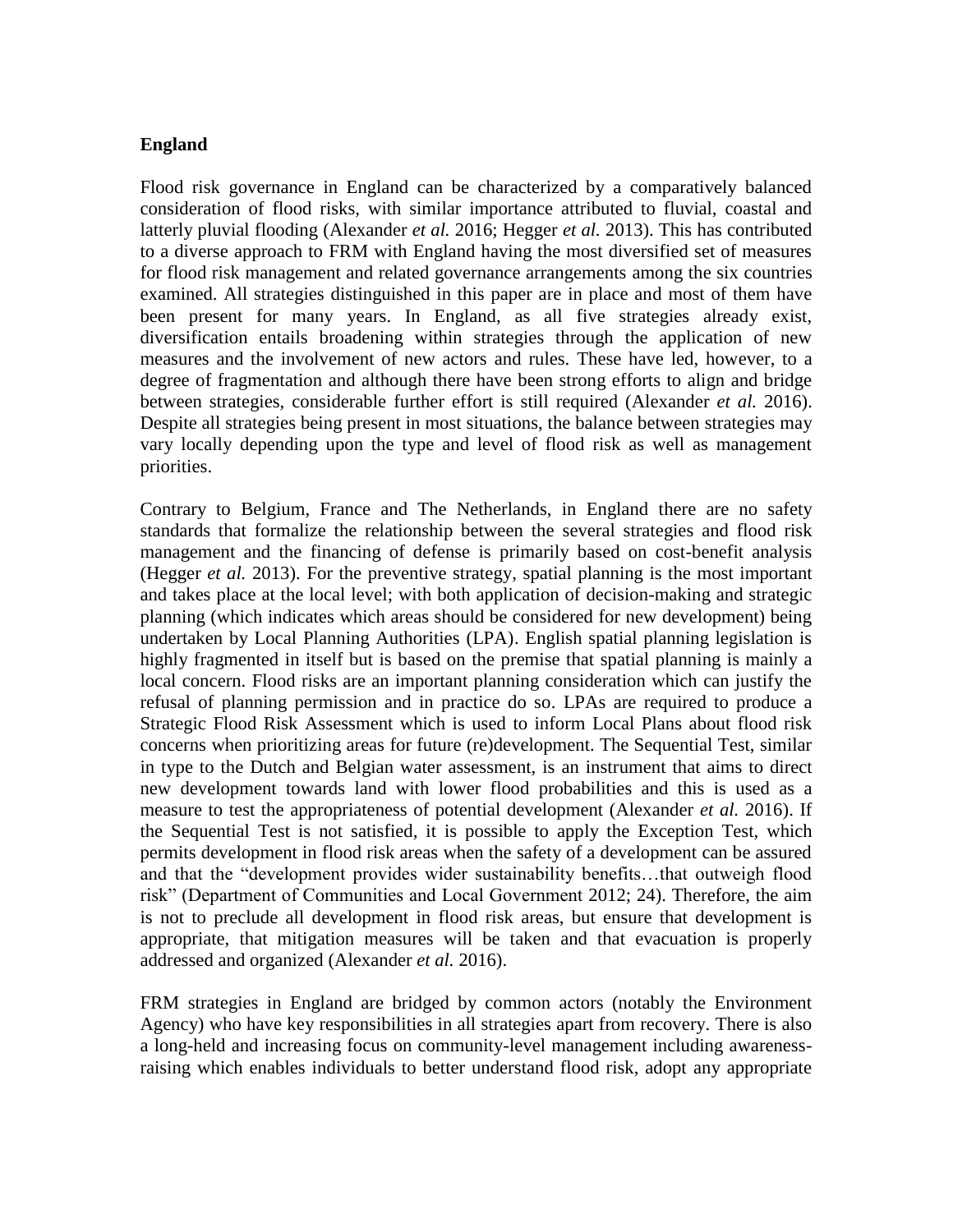(defense and mitigation) measures at an individual or community scale and take preparation actions for future floods.

# **France**

France is facing all types of flood risks: fluvial, pluvial, coastal and flash floods. The country suffered from serious localized floods in the last few years. In France, all strategies are present, but they do not appear very well aligned. However, at a discourse level, prevention plays a very important role in reconfiguring and 'embracing' all other approaches to flooding. A typical example of this is provided by the Action Program for Flood Prevention (PAPI). Prevention is considered the main strategy in terms of social and political legitimacy, but defense dominates in implementation practice (Larrue *et al.* 2016).

Since the 1980s more attention was given to decentralized actors as France has been a strongly centralized state. Since the 1930s, there have been legal possibilities to keep areas free from urban development as part of the prevention strategy. A Flood risk Prevention Plan (PPRi) is formulated by state services in areas under flood risk. There is no integrated flood risk management based on one integrated water act. However, there are plans at basin level (SDAGE and SAGE, "Schéma d'Aménagement et de Gestion des Eaux" and "Schéma Directeur d'Aménagement et de Gestion des Eaux", local water management plans and water management master plans respectively); and a water act at national level which, however, only partially include floods as these are mainly considered through the Natural Risk Act. This might make the coordination between strategies more difficult. Authorities in the field of spatial planning should take some general principles based on national legislation into account, and on PPRi in localities where they exist, although they have a large amount of policy discretion. One of these principles is the obligation that spatial plans should try to reduce the risk of natural disasters, including floods. Furthermore, there is a coordination mechanism between water plans and spatial plans. Another mechanism is the link made theoretically between recovery and prevention strategy: the CatNat system through the National Fund for the Prevention of Major Natural Risks called the Barnier Fund helps to implement prevention devices, and must be related to risk plans. However this relationship is not effective in reality. Another bridging mechanism is related to the fact that when granting licenses in the field of spatial planning, water plans as well as PPRis should be taken into account. A more informal bridging mechanism provides that risk management plans should take land use into account, but there is no formal legal regulation of this mechanism. The most important authority for flood risk management, at local level, is the municipality as it has a general obligation to take care of the safety of its citizens. This means that applications for licenses for developments that may increase flood risks may be refused. There is neither specific legislation that deals with flood risks in relation to spatial planning nor legislation that addresses flood risk mitigation measures. Local guidelines are being developed to fill this gap.

# **The Netherlands**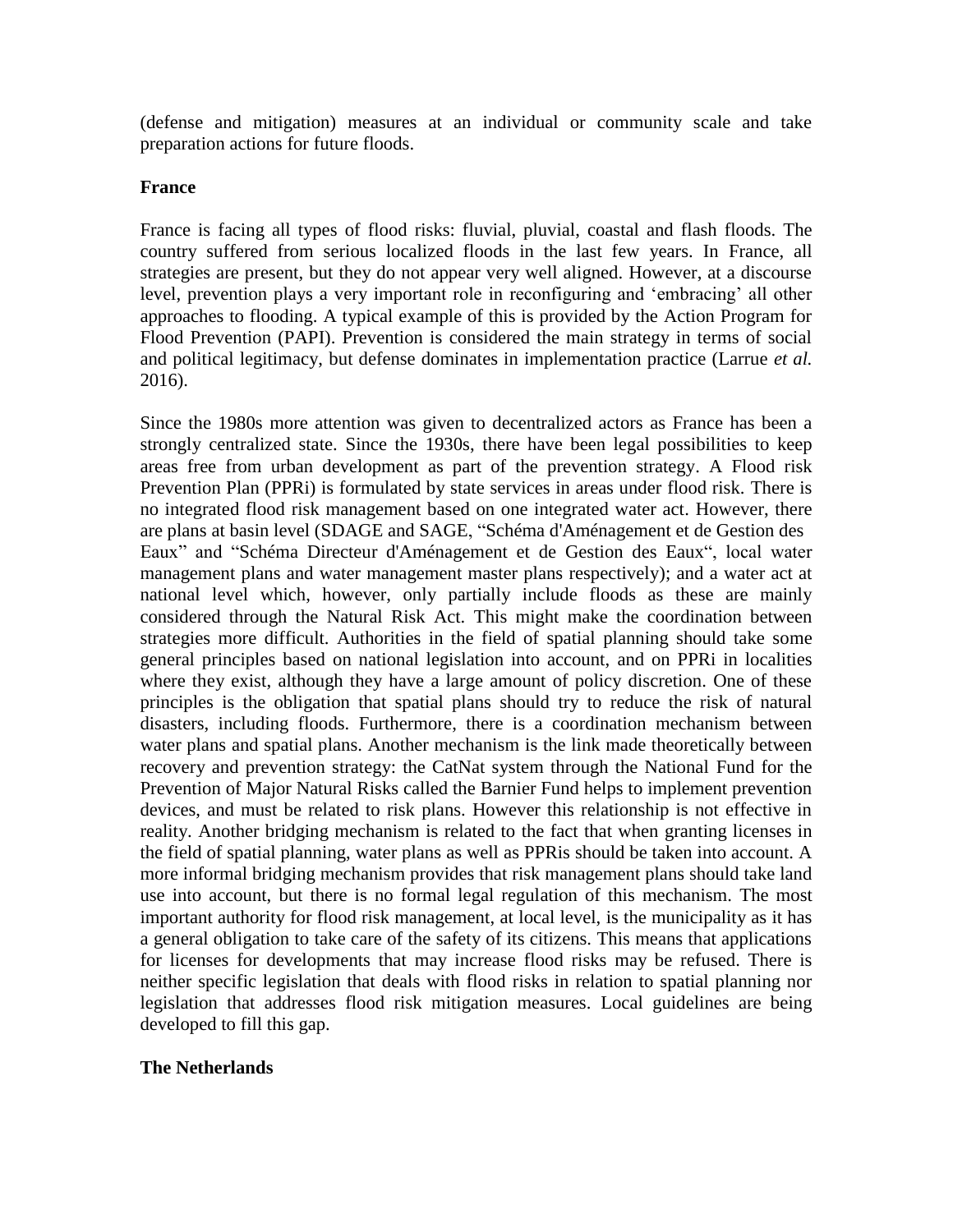The Netherlands are faced with risks related to coastal, pluvial and fluvial flooding (Hegger *et al.* 2013). In The Netherlands, the flood defense strategy with probabilityreducing measures, such as the construction and maintenance of dikes, is historically predominant, although The Netherlands also have a tradition of specific mitigation measures (Hegger *et al.* 2014, Kaufmann *et al.* 2016). In the last 20 years, consequencereducing strategies, most notably flood risk mitigation, have become more popular again, even though they are nowadays mostly applied in exceptional cases where the flood defense approach is not seen as efficient or feasible (Van Buuren *et al.* 2014). Flood risk prevention through pro-active spatial planning is hard to realize in a densely populated country where it is difficult to find space for natural solutions, and gets therefore less attention (Hegger *et al.* 2014a), although there are formal rules against building in unembanked areas that are not protected by the primary dikes (Hegger *et al.* 2014, Kaufmann *et al.* 2016).

In The Netherlands, flood risk management is part of integrated water management, based on an integrated Water Act (Van Rijswick and Havekes 2012). Flood risk policy is characterized by general principles such as that water should be leading in spatial planning, that water should preferably be retained, stored and finally drained and that water should be given as much space as possible. The flood defense strategy can be seen as well-developed and also highly institutionalized and legally embedded. Safety standards prescribing the necessary strength of flood defenses have been laid down in the Water Act. The legal embedding of flood defense reflects the idea that water management should follow land use. In recent times, there is more attention for also considering the effects of land use on water management (ibid). In the past 20 years following the (near) floods of 1993 and 1995, several initiatives have been taken and policy documents developed to give spatial planning a stronger role in FRM, including the prohibition of building in the winter bed of rivers; the establishment of a formal 'Room for the River' policy program as well as the establishment of a so-called 'water assessment', an obligatory procedural instrument that enables water managers to advise spatial planners on the effects of new developments on water management, including flood safety (ibid and also Correljé *et al.* 2010; Hegger *et al.* 2014; Kaufmann *et al.* 2016). Experience in practice, however, shows that the effectiveness of the instrument is highly dependent on informal cooperation and willingness to seriously examine flood risks in the field of spatial planning. The same goes for measures in the field of risk mitigation. While the Water Act has a general provision that obliges municipalities and water managers to cooperate in the field of urban water management, for the moment there are no sanctions if this cooperation is insufficient. Formal flood recovery mechanisms are hardly present in The Netherlands (Kaufmann *et al.* 2016; Van Rijswick and Havekes 2012).

# **Poland**

In Poland, the structural defense sub-arrangement, focusing on technical infrastructure, dominates (Matczak *et al.* 2016). However, other sub-arrangements, such as prevention and preparation, are gaining momentum. Dramatic experiences such as the flood events of 1997 and 2010 brought different ways of thinking on how to deal with flood risks,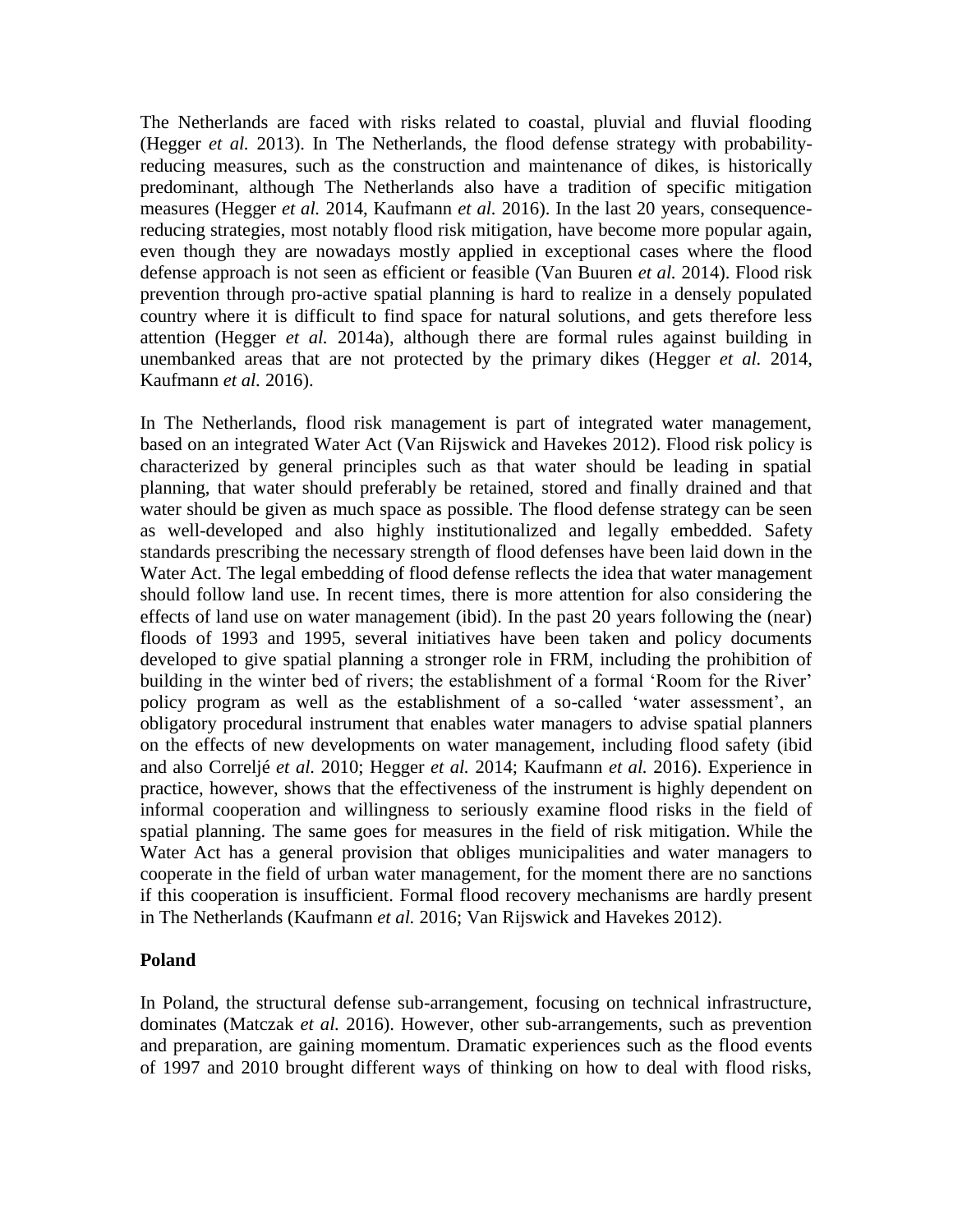amongst others in terms of how to organize crisis management and how to prevent environmental harm by constructing flood defenses.

Poland has had several large, destructive, pluvial, fluvial and flash floods in the last decades. The relationship between water management and spatial planning has been dominated by the centralized approach (heritage of the communist system in 1944-1989) in which safety was strongly related to military. After the floods of 1997 a program started with the help from the World Bank and later also the European Union which as a novelty included creating more room for rivers in order to decrease flood risk (Matczak *et al.* 2016). Significant improvements in terms of flood preparation were also made. However, in Poland it is difficult to create societal support for more far-reaching restrictions on spatial development, as they may hamper further economic development that is very much needed in this country with emerging economy. Fragmentation of powers on the national, provincial and municipal levels hampers effective coordination between spatial planning and flood risk management. Spatial planning is mainly a municipal competence, while legislation in the field of water management lies at the national level and planning of defenses is taken care of at the provincial level. Because the shift of powers in the field of spatial planning to the municipal authorities was not accompanied by the necessary shift of financial resources, local authorities still do not pay enough attention to taking the effects of flood risks into account and they have no formal obligations to do so. Besides that, the enforcement of spatial plans is insufficient which leads to further ongoing developments in flood prone areas (ibid).

# **Sweden**

Sweden faces risks regarding fluvial, pluvial and coastal flooding, however risks vary significantly in time and space and the experience of severe floods is limited. Flood risk management in Sweden can be considered diversified; all strategies are implemented to some extent, flood preparation and recovery are however most developed. Due to the variability and unpredictability of flood risks, temporary defenses are more common than permanent defense structures. Flood prevention and mitigation are emerging, these strategies have recently been explicitly incorporated in legislation but this has not necessarily been translated to common practice yet (Ek *et al.* 2016).

There is no distinct national flood policy domain in Sweden as in the other STAR-FLOOD countries, instead actors, rules, resources and discourses related to flood risks are scattered over other policy fields such as e.g. risk and safety and spatial planning. Moreover, flood risk management is highly decentralized; while the national level decides on the legal framework governing flood risk management, the municipal level carries the main responsibility for initiating, financing and implementing different flood risk management strategies. Coordination and bridging is thus likely to be most important at the local level. In spite of the dispersion of flood risk governance across other policy areas, the need for coordination and bridging is, to some extent, reduced by the decentralization of Swedish flood risk management. Building regulations are one example of a legal bridging mechanism between prevention and defense and/or mitigation; these nationally set guidelines come into place and are required for building